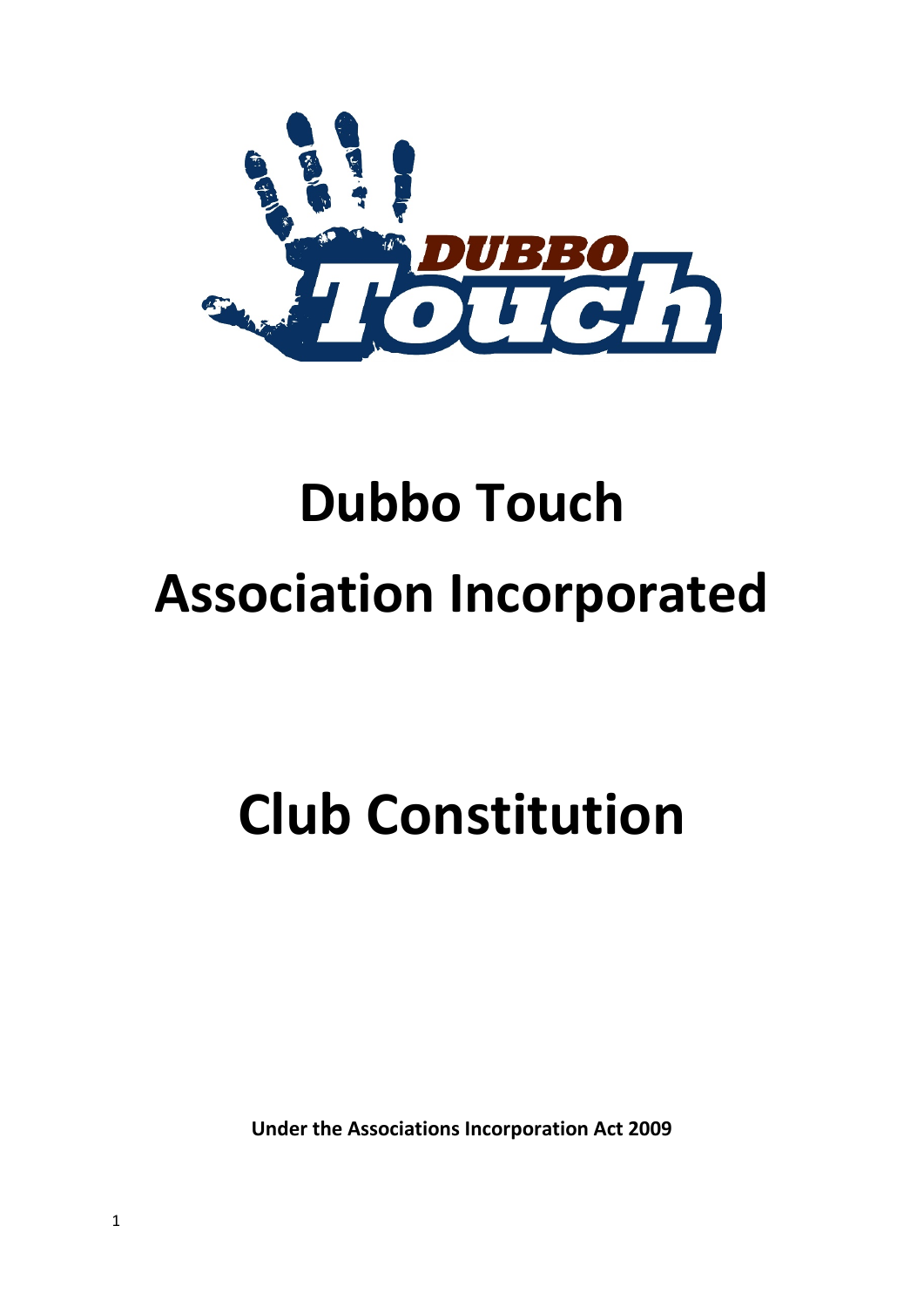# **TABLE OF CONTENTS**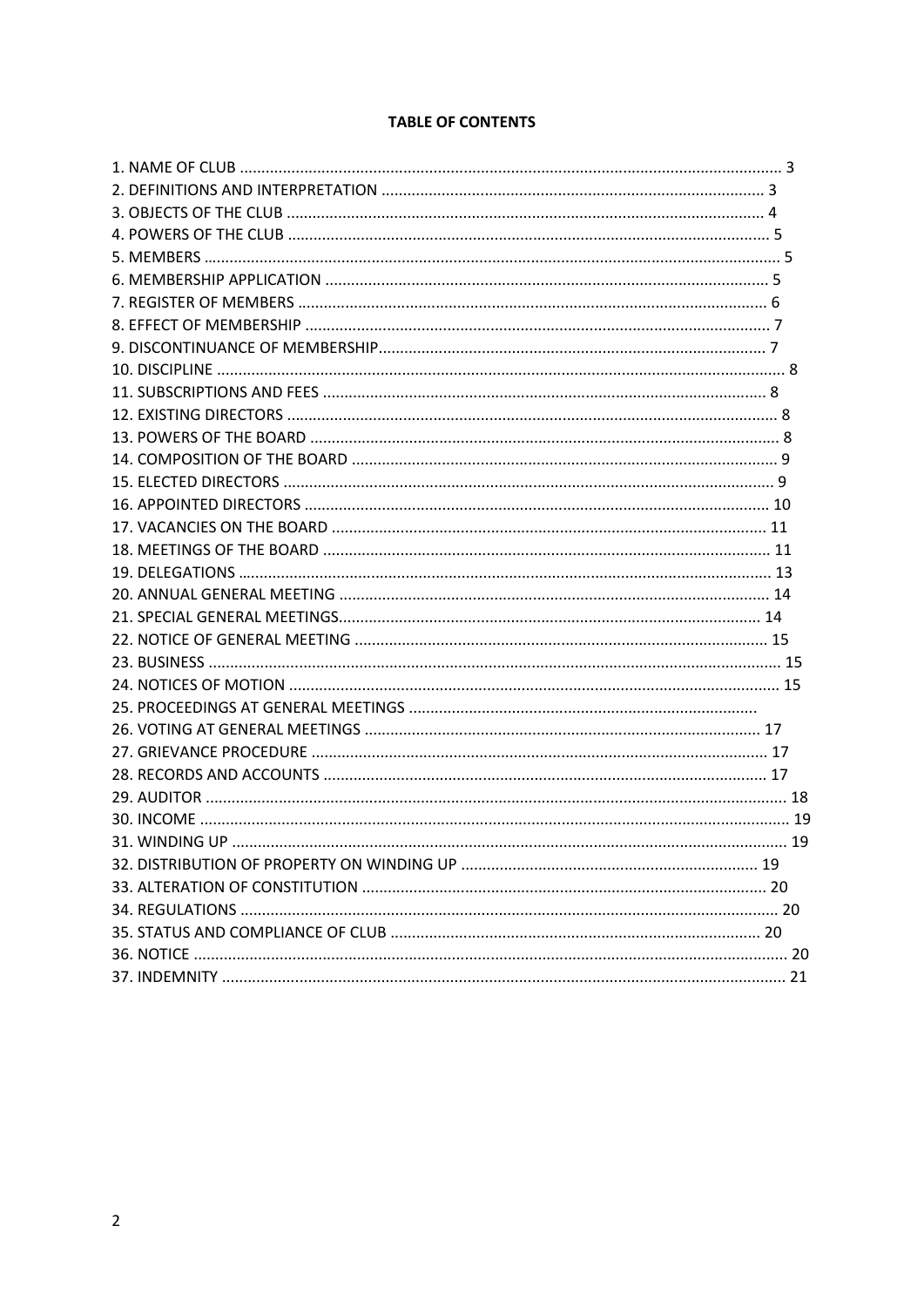#### **ASSOCIATIONS INCORPORATION ACT 2009 (NSW) CONSTITUTION**

# **DUBBO TOUCH ASSOCIATION INCORPORATED**

#### **1. NAME OF CLUB**

The name of the Club is Dubbo Touch Association Incorporated (DTA).

#### **2. DEFINITIONS AND INTERPRETATION**

#### **2.1 Definitions**

In this Constitution unless the contrary intention appears:

'Act' means the Associations Incorporation Act 2009 (NSW).

'Board' means the body managing the Club and consisting of the directors.

'Club' is Dubbo Touch Association Incorporated

'Committee' had the same meaning as Board

'Constitution' means this Constitution of the Association.

'Director' means a Member of the Board and includes any person acting in that capacity from time to time appointed in accordance with this Constitution.

'General Meeting' means the annual or any special general meeting of the Club.

'Individual Member' means a registered, financial Member of the Club who is at least 18 years of age.

'Intellectual Property' means all rights subsisting in copyright, business names, names, trademarks (or signs), logos, designs, equipment including computer software, images (including photographs, videos or films) or service marks relating to the Association or any activity of or conducted, promoted or administered by the Association in New South Wales.

'Junior Member' means a registered Member of the Club who is younger than 18 years of age.

'Life Member' means an Individual appointed as a Life Member of the Club under **clause 5.2**.

'Local area' means the geographical area for which the Club is responsible as recognised by the regional and/or state organisations for Touch Football of which the Club is a Member.

'Member' means a Member of the Club for the time being under **clause 5**.

'NSO' means the National Sporting Organisation being Touch Football Australia. 'Objects' means the Objects of the Club in **clause 3**.

'Public Officer' means the person appointed to be the public officer of the Association in accordance with the Act.

'Register' means a register of Members kept and maintained in accordance with **clause 7**.

'RSO' means the Regional Sporting Organisation being NSWTA Hunter Western Hornets.

'Special Resolution' means a Special Resolution defined in the Act.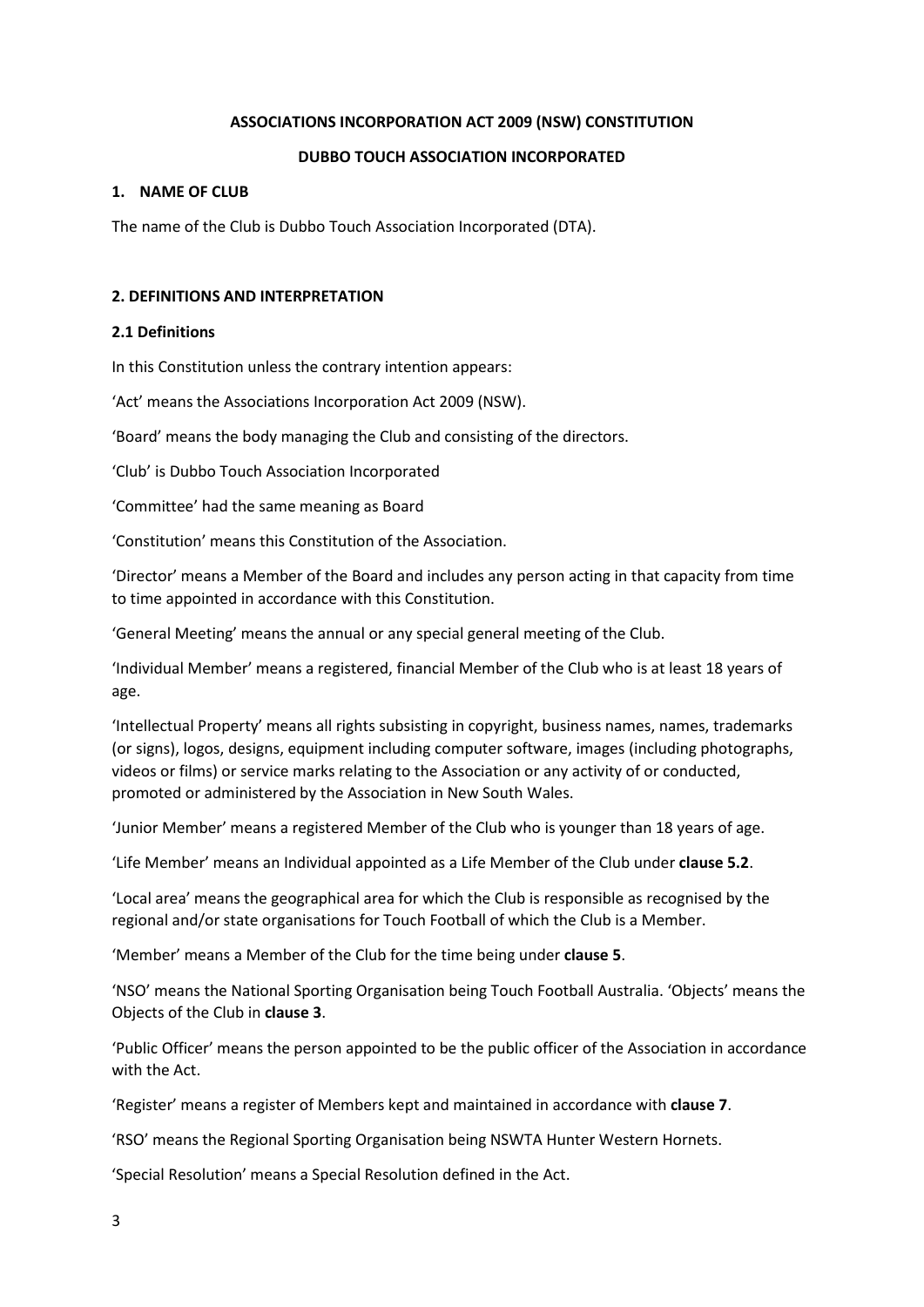'SSO' means the State Sport Organisation being NSW Touch Association Incorporated.

# **2.2 Interpretation**

In this Constitution:

(a) a reference to a function includes a reference to a power, authority and duty;

(b) a reference to the exercise of a function includes, where the function is a power, authority or duty, a reference to the exercise of the power or authority of the performance of the duty;

(c) words importing the singular include the plural and vice versa;

(d) words importing any gender include the other genders;

(e) references to persons include corporations and bodies politic;

(f) references to a person include the legal personal representatives, successors and permitted assigns of that person;

(g) a reference to a statute, ordinance, code or other law includes Regulations and other statutory instruments under it and consolidations, amendments, re-enactments or replacements of any of them (whether of the same or any legislative authority having jurisdiction); and

(h) a reference to "writing" shall unless the contrary intention appears, be construed as including references to printing, lithography, photography and other modes of representing or reproducing words in a visible form, including messages sent by electronic mail.

#### **2.3 Severance**

If any provision of this Constitution or any phrase contained in it is invalid or unenforceable, the phrase or provision is to be read down if possible, so as to be valid and enforceable, and otherwise shall be severed to the extent of the invalidity or unenforceability, without affecting the remaining provisions of this Constitution.

# **2.4 The Act**

Except where the contrary intention appears, in this Constitution, an expression that deals with a matter under the Act has the same meaning as that provision of the Act. Model rules under the Act are expressly displaced by this Constitution.

# **3. OBJECTS OF THE CLUB**

The Club is established solely for the Objects. The Objects of the Club are established to:

(a) conduct, encourage, promote, advance and administer touch football throughout the local area;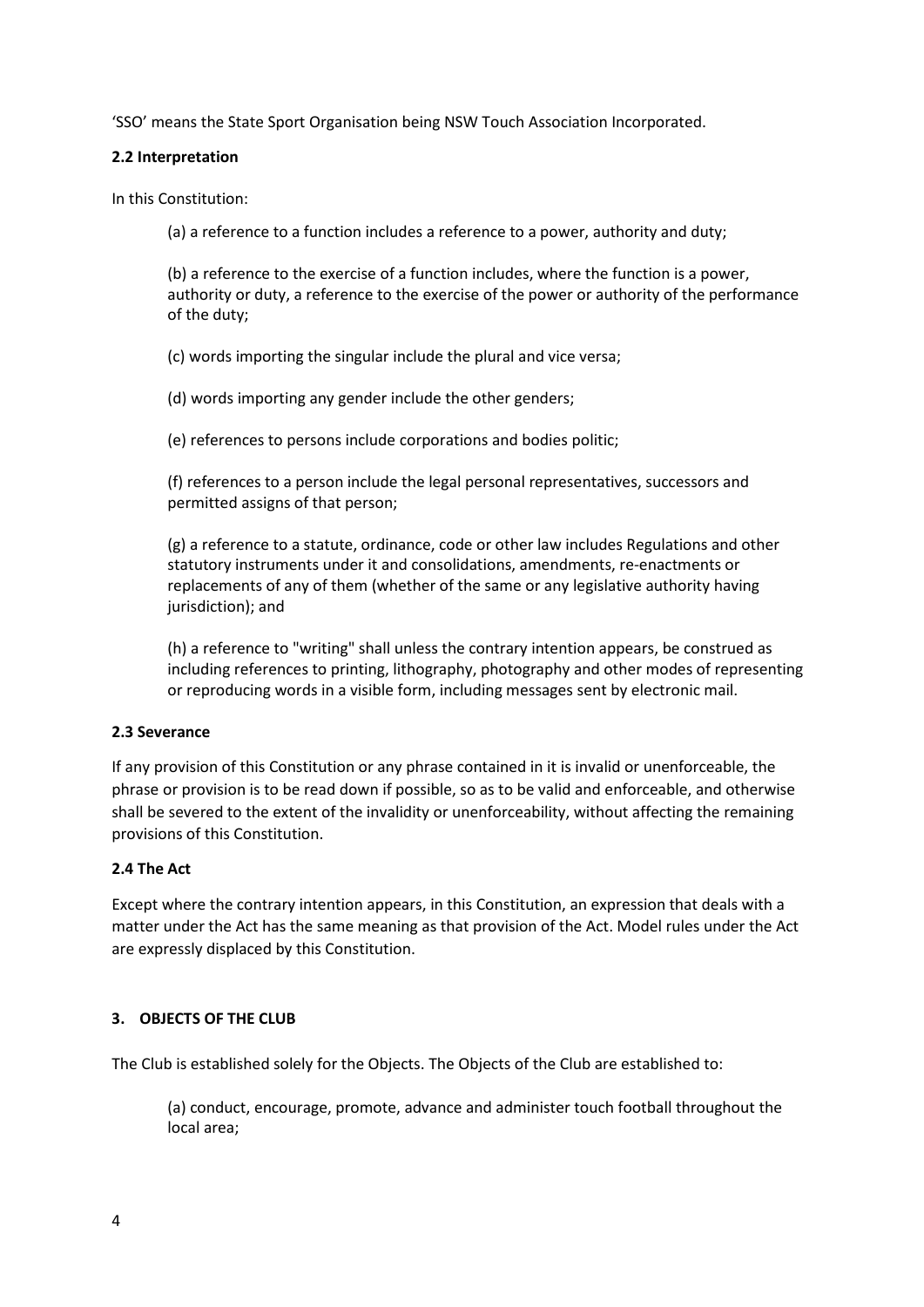(b) act, at all times, on behalf of and in the interest of the Members and touch football in the local area;

(c) affiliate and otherwise liaise with the RSO, SSO and/or NSO of which the Club is a Member and adopt their rule and policy frameworks to further these Objects

(d) abide by, promulgate, enforce and secure uniformity in the application of the rules of touch football as may be determined from time to time by NSO or IF and as may be necessary for the management and control of touch football and related activities in New South Wales;

(e) advance the operations and activities of the Club throughout the local area;

(f) have regard to the public interest in its operations; and

(g) undertake and or do all such things or activities which are necessary, incidental or conducive to the advancement of these Objects.

#### **4. POWERS OF THE CLUB**

Solely for furthering the Objects, the Club has, in addition to the rights, powers and privileges conferred on it under section 25 of the Act, the legal capacity and powers of a company as set out under section 124 of the Corporations Act 2001 (Cth).

#### **5. MEMBERS**

#### **5.1 Members**

The Members of the Club shall consist of:

(a) Life Members, who subject to this Constitution, shall have the right to receive notice of General Meetings, to be present and to debate. Active life members may vote at General Meetings, active meaning playing, coaching or club administration;

(b) Individual Members, who subject to this Constitution, shall have the right to receive notice of General Meetings and to be present, to debate and to vote at General Meetings; and

(c) Junior Members, who subject to this Constitution, shall have no right to receive notice of General Meetings and no right to be present or debate or vote at General Meetings.

#### **5.2 Life Members**

(a) The Board may recommend that any natural person who has rendered distinguished service to the Club be appointed as a Life Member.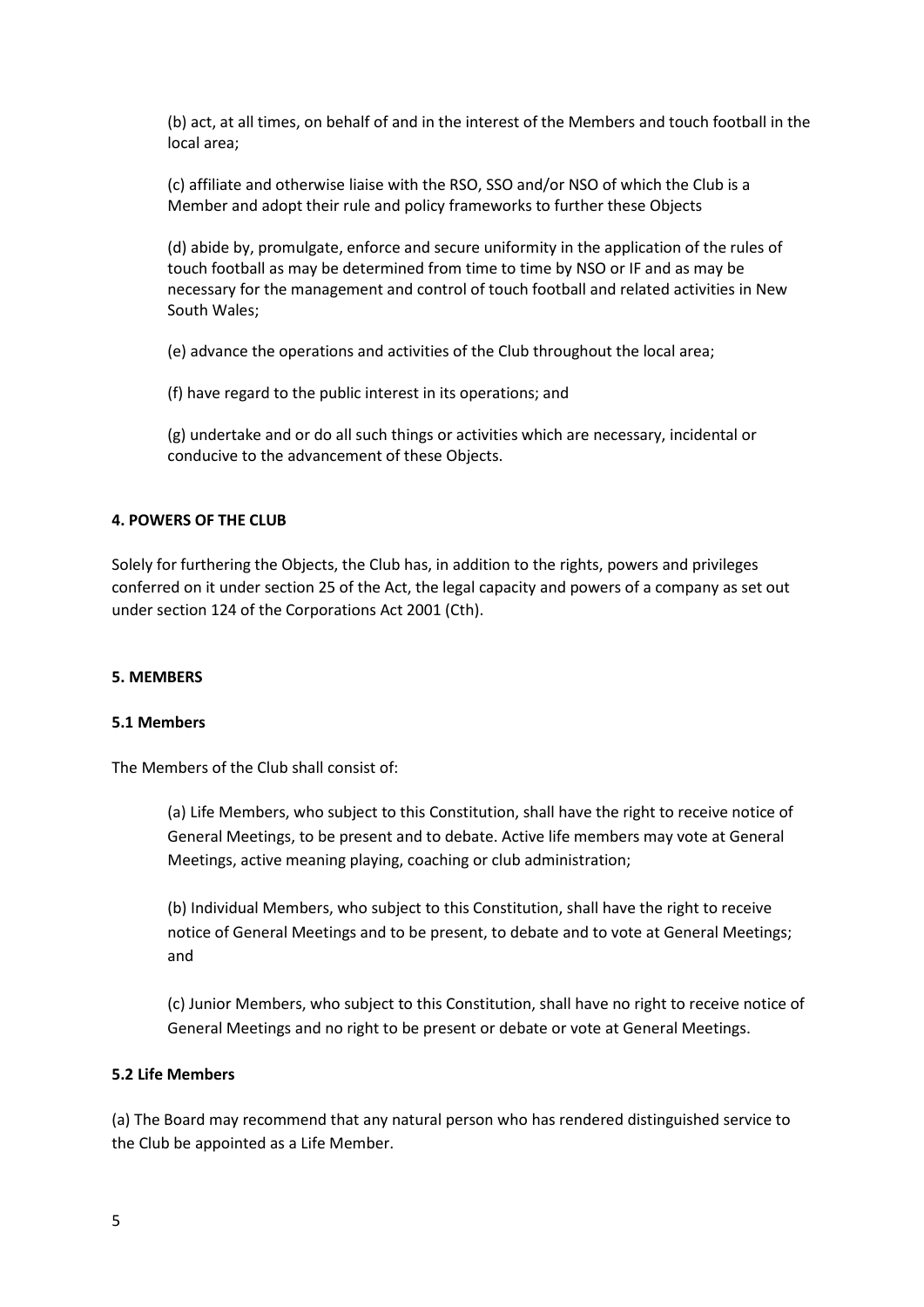(b) A person must accept or reject the Club's resolution to confer life membership in writing. Upon written acceptance, the person's details shall be entered upon the Register, and from the time of entry on the Register the person shall be a Life Member.

# **6. MEMBERSHIP APPLICATION**

# **6.1 Application for Membership**

An application for membership must be:

(a) in writing on the form prescribed from time to time by the Board (if any), from the applicant or its nominated representative and lodged with the Club; and

(b) accompanied by the appropriate fee (if any).

# **6.2 Discretion to Accept or Reject Application**

(a) The Club may accept or reject an application whether the applicant has complied with the requirements in **clause 6.1** or not. The Club shall not be required or compelled to provide any reason for such acceptance or rejection.

(b) Where the Club accepts an application, the applicant shall become a Member. Membership shall be deemed to commence upon acceptance of the application by the Club. The Register shall be amended accordingly as soon as practicable.

(c) Where the Club rejects an application, it shall refund any fees forwarded with the application and the application shall be deemed rejected by the Club.

#### **6.3 Renewal**

Members (other than Life Members) must renew their membership annually in accordance with the procedures set down by the Club in Regulations from time to time.

#### **6.4 Deemed Membership**

(a) All persons who are, prior to the approval of this Constitution under the Act, Members of the Club shall be deemed Members from the time of approval of this Constitution under the Act.

(b) Any Members of the Club, prior to approval of this Constitution under the Act, who are not deemed Members under **clause 6.4(a)** shall be entitled to carry on such functions analogous to their previous functions as are provided for under this Constitution.

#### **7. REGISTER OF MEMBERS**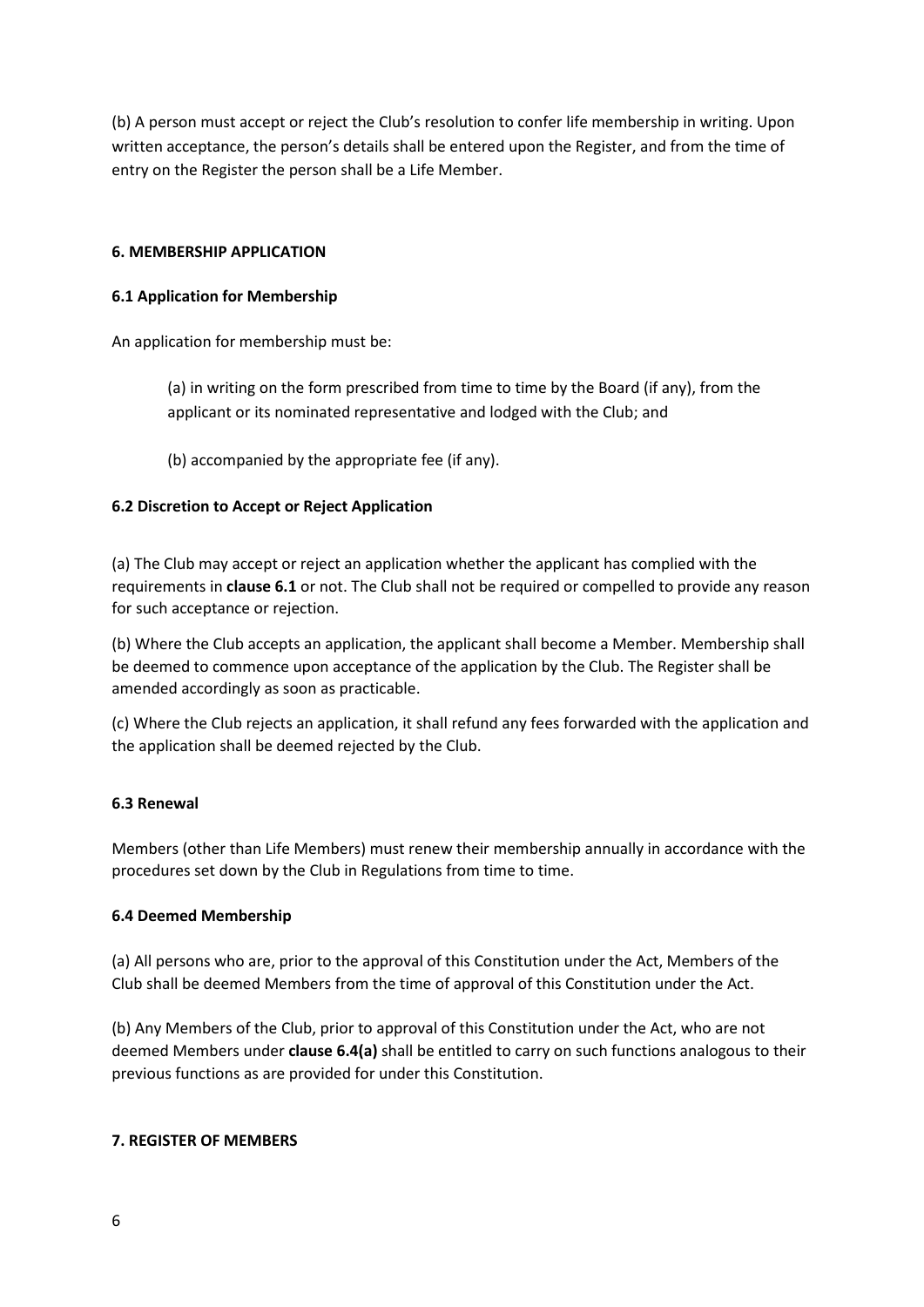# **7.1 Club to Keep Register**

The Club shall keep and maintain a Register in which shall be entered (as a minimum):

- (a) the full name, address and date of entry of each Member; and
- (b) where applicable, the date of termination of membership of any Member.

Members shall provide notice of any change and required details to the Club within one month of such change.

# **7.2 Inspection of Register**

Having regard to the Act, confidentiality considerations and privacy laws, an extract of the Register, excluding the address or other direct contact details of any Member, shall be available for inspection (but not copying) by Members, upon reasonable request.

# **7.3 Use of Register**

Subject to the Act, confidentiality considerations and privacy laws, the Register may be used to further the Objects, in such manner as the Board considers appropriate.

#### **8. EFFECT OF MEMBERSHIP**

Members acknowledge and agree that:

(a) This Constitution forms a contract between each of them and the Club and that they are bound by this Constitution and the Regulations.

(b) they shall comply with and observe this Constitution and the Regulations and any determination, resolution or policy which may be made or passed by the Board or other entity with delegated authority;

(c) by submitting to this Constitution and Regulations they are subject to the jurisdiction of the Club, RSO, SSO and NSO.

(d) the Constitution and Regulations are necessary and reasonable for promoting the Objects and particularly the advancement and protection of touch football; and

(e) they are entitled to all benefits, advantages, privileges and services of Club membership.

#### **9. DISCONTINUANCE OF MEMBERSHIP**

#### **9.1 Notice of Resignation**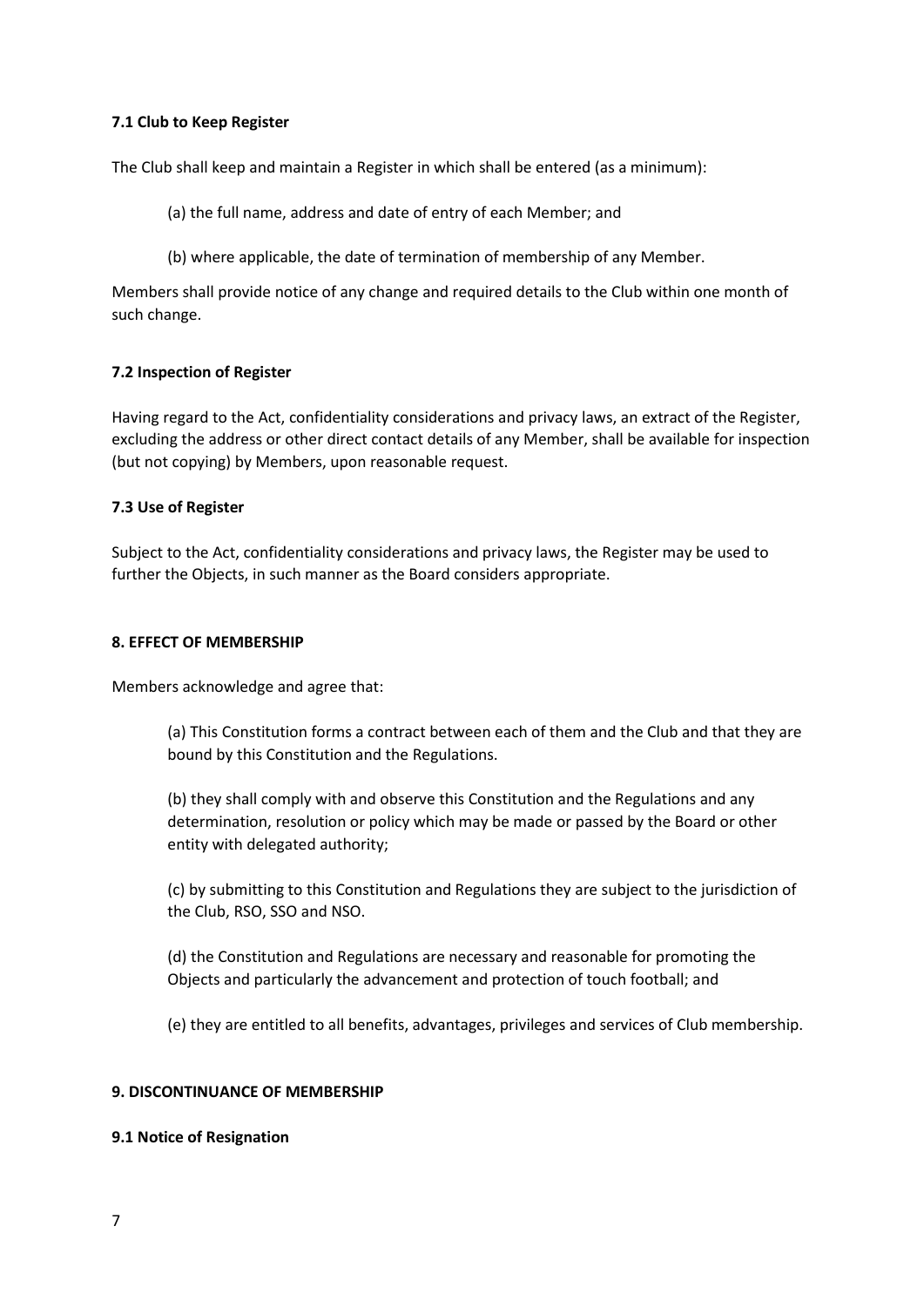(a) A Member who has paid all arrears of fees payable to the Club may resign or withdraw from membership of the Club by giving one month's notice in writing to the Club.

(b) Once the Club receives a notice of resignation of membership given under **clause 9.1(a),** it must make an entry in the Register that records the date on which the Member ceased to be a Member.

# **9.2 Discontinuance for Breach**

(a) Membership of the Club may be discontinued by the Board upon breach of any clause of this Constitution or the Regulations, including, but not limited to, the failure to pay any monies owed to the Club, failure to comply with the Regulations or any resolutions or determinations made or passed by the Board or any duly authorised committee.

(b) Membership shall not be discontinued by the Board under **clause 9.2(a)** without the Board first giving the accused Member the opportunity to explain the breach and/or remedy the breach.

(c) Where a Member fails in the Board's view to adequately explain the breach, that Member's membership shall be discontinued under **clause 9.2(a)** by the Club giving written notice of the discontinuance to the Member. The Register shall be amended to reflect any discontinuance of membership under this **clause 9.2** as soon as practicable.

# **9.3 Member to Re-Apply**

A Member whose membership has been discontinued under **clauses 9.1 or 9.2**:

- (a) must seek renewal or re-apply for membership in accordance with this Constitution; and
- (b) may be re-admitted at the discretion of the Board.

# **9.4 Forfeiture of Rights**

A Member who ceases to be a Member, for whatever reason, shall forfeit all rights in and claims upon the Club and its property and shall not use any property of the Club including Intellectual Property. Any Club documents, records or other property in the possession, custody or control of that Member shall be returned to the Club immediately.

# **9.5 Membership may be Re-instated**

Membership which has been discontinued under this **clause 9** may be reinstated at the discretion of the Board, with such conditions as it deems appropriate.

# **9.6 Refund of Membership Fees**

Membership fees or subscriptions paid by the discontinued Member may be refunded on a pro-rata basis to the Member upon discontinuance.

# **10. DISCIPLINE**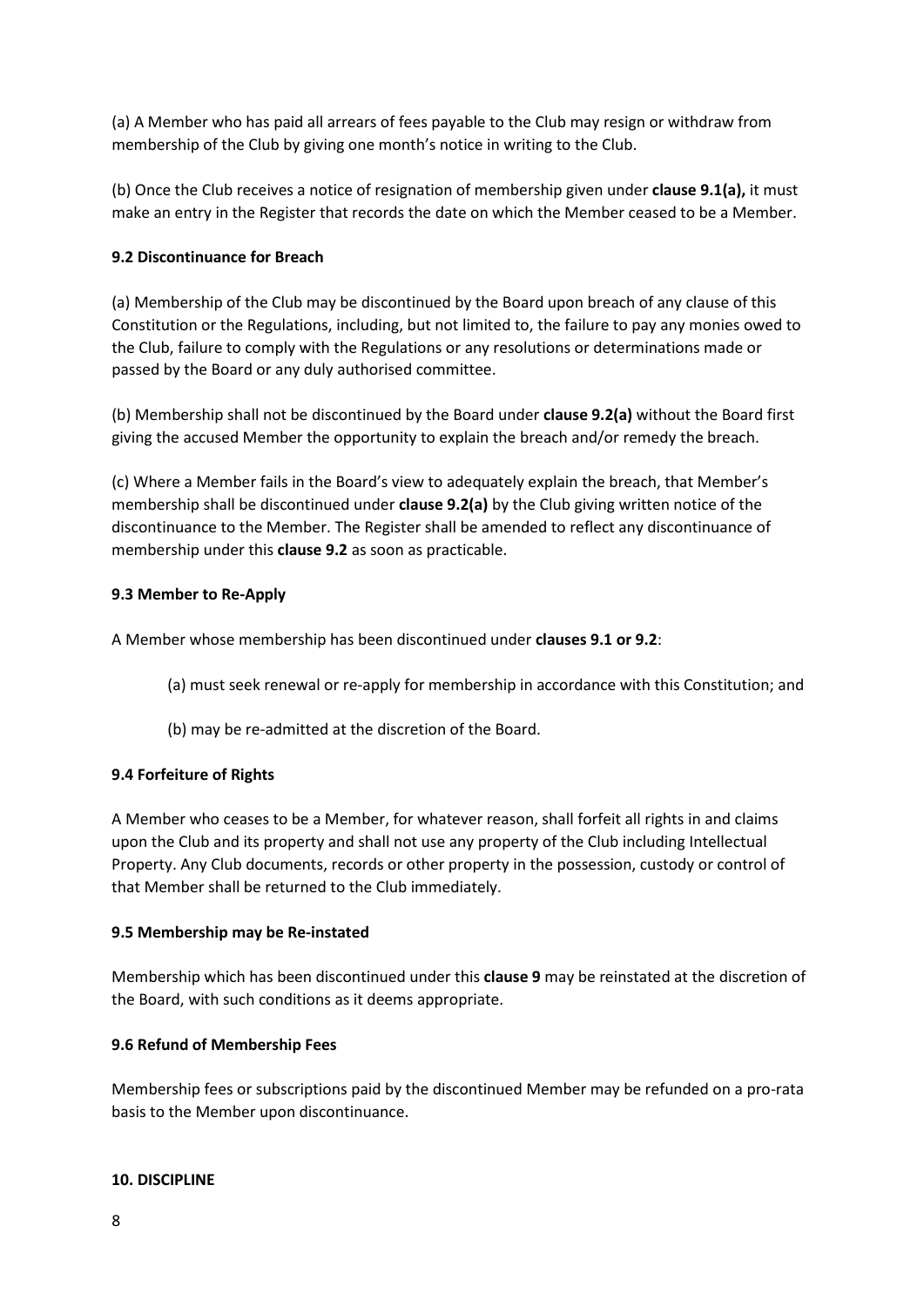- (a) The Board may commence or cause to be commenced disciplinary proceedings against a Member who has allegedly:
	- (i) breached, failed, refused or neglected to comply with a provision of this Constitution, the Regulations or any resolution or determination of the Board or any duly authorised committee
	- (ii) acted in a manner unbecoming of a Member, or prejudicial to the purposes and interests of the Club and/or touch football; or
	- (iii) brought the Club, any other Member or touch football into disrepute. That Member will be subject to and will submit unreservedly to the jurisdiction, procedures, penalties and the appeal mechanisms of the Club set out in the Regulations.
- (b) The Board may appoint a Judiciary Committee to deal with any disciplinary matter referred to it. Such a Judiciary Committee shall operate in accordance with the procedures expressed in the Regulations but is subject always to the Act.

# **11. SUBSCRIPTIONS AND FEES**

The annual membership subscription (if any) and any fees or other levies payable by Members to the Club and the time for and manner of payment shall be as determined by the Board.

#### **12. EXISTING DIRECTORS**

The Members of the administrative or governing body (by whatever name called) of the Club in office immediately prior to approval of this Constitution under the Act shall continue in those positions until the next annual general meeting following such adoption of this Constitution. After this General Meeting the positions of Directors shall be filled, vacated and otherwise dealt with in accordance with this Constitution.

#### **13. POWERS OF THE BOARD**

Subject to the Act and this Constitution, the business of the Club shall be managed and the powers of the Club shall be exercised by the Board. In particular, the Board shall act in accordance with the Objects and shall operate for the benefit of the Members and the community throughout the local area.

# **14. COMPOSITION OF THE BOARD**

# **14.1 Composition of the Board**

The Board shall comprise: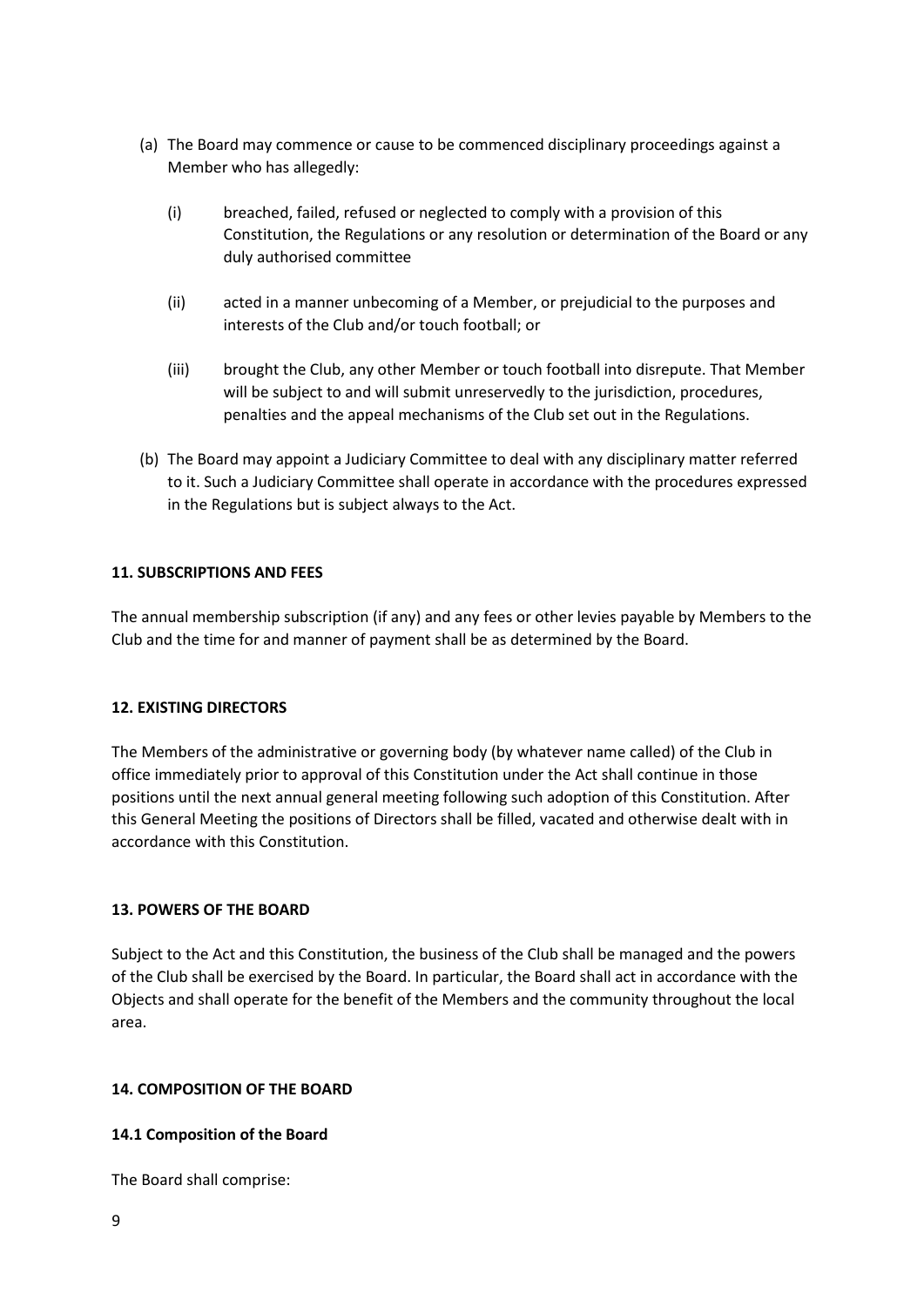(a) of a minimum of five elected directors who must all be Members and who shall be elected under **clause 15**; and

(b) other elected committee members; and

(c) up to five appointed directors who need not be Members and who may be appointed by the Directors in accordance with **clause 16**.

# **14.2 Election and Appointment of Directors**

(a) The elected Directors shall be elected under **clause 15**.

(b) The appointed Directors may be appointed under **clause 16**.

# **14.3 Portfolios**

The Board may allocate portfolios to directors.

# **15. ELECTED DIRECTORS**

#### **15.1 Nomination for Board**

(a) Nominations for elected Director positions shall be called for twenty-one (21) days prior14 to the annual general meeting. When calling for nominations, details of the necessary qualifications and job descriptions for the positions shall also be provided. Qualifications and job descriptions shall be determined by the Board from time to time.

(b) Nominees for elected Director positions must declare any position they hold in an NSO, SSO or RSO.

#### **15.2 Form of Nomination**

Nominations must be:

- (a) in writing;
- (b) on the prescribed form (if any) provided for that purpose;
- (c) signed by two Individual Members;

(d) certified by the nominee (who must be a Member) expressing their willingness to accept the position for which he is nominated; and

(e) delivered to the Club not less than fourteen (14) days before the date fixed for the annual general meeting.

#### **15.3 Elections**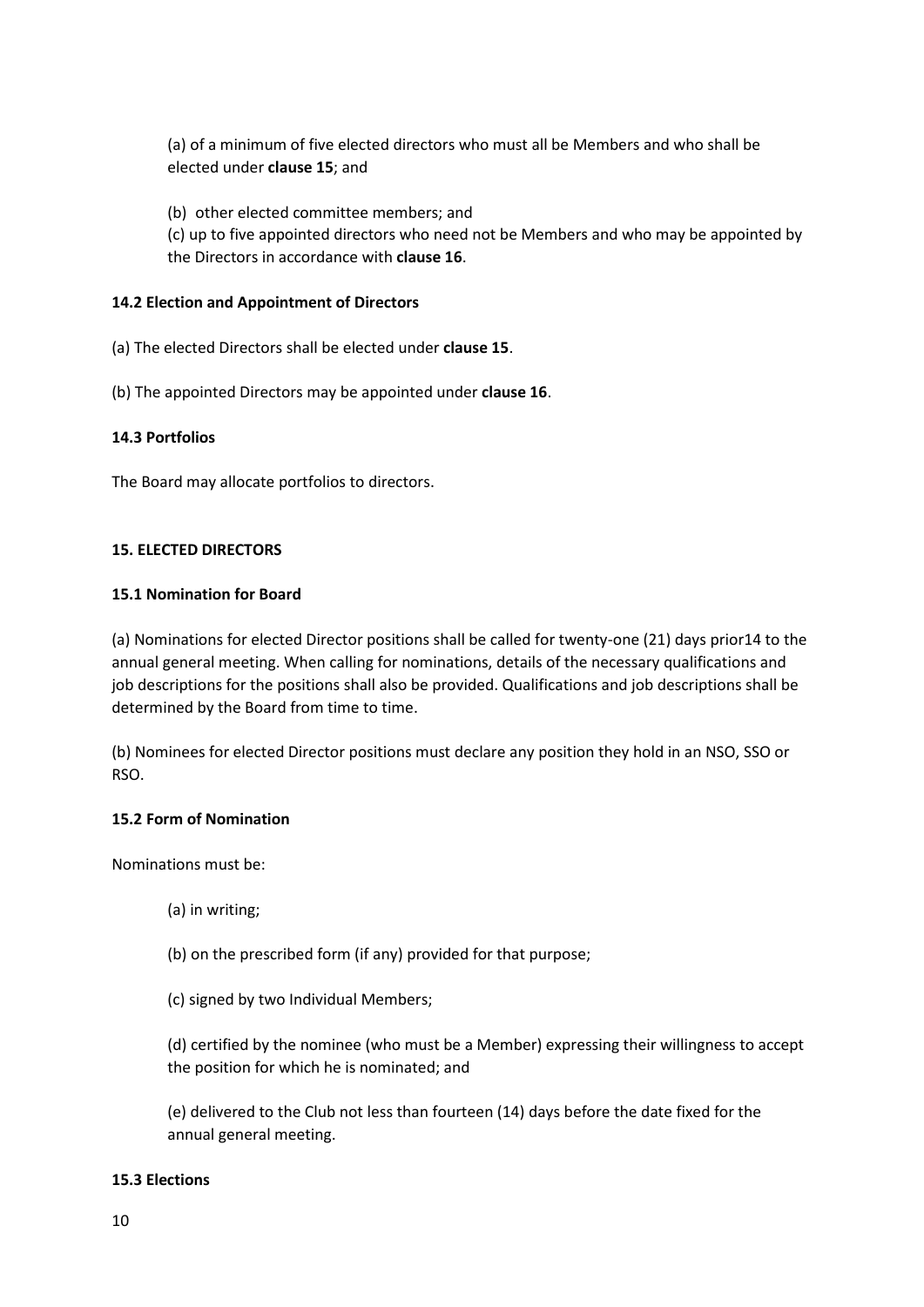(a) If the number of nominations received is equal to the number of vacancies to be filled or if there are insufficient nominations received to fill all vacancies on the Board, then those nominated shall be declared elected only if approved by the majority of Members entitled to vote.

(b) If there are insufficient nominations received to fill all vacancies on the Board, or if a person is not approved by the majority of Members under **clause 15.3(a**), the positions will be deemed casual vacancies under **clause 17.1**.

(c) If the number of nominations exceeds the number of vacancies to be filled, voting papers may be prepared containing the names of the candidates in alphabetical order for each vacancy on the Board.

(d) Voting shall be conducted in such a manner and by such a method as determined by the Board from time to time.

# **15.4 Term of Appointment for Elected Directors**

Directors elected under **clause 15** shall be elected for a term of one year. Subject to provisions in this Constitution relating to early retirement or removal of Directors, elected Directors shall remain in office from the conclusion of the annual general meeting at which the election occurred until the conclusion of the annual general meeting following.

#### **16. APPOINTED DIRECTORS**

#### **16.1 Appointment of Directors**

The elected Directors may appoint up to five (5) appointed Directors.

#### **16.2 Qualifications for Appointed Directors**

The appointed Directors may have specific skills in commerce, finance, marketing, law or business generally or such other skills which complement the Board composition. They do not need to be Members.

#### **16.3 Term of Appointment**

(a) Appointed directors may be appointed by the elected directors under this Constitution for a term of one year, which shall commence from the first Board meeting after the annual general meeting until after the conclusion of the next annual general meeting that follows.

(b) Any adjustment to the term of appointed Directors appointed under this Constitution necessary to ensure terms under this Constitution shall be determined by the Board.

#### **17. VACANCIES ON THE BOARD**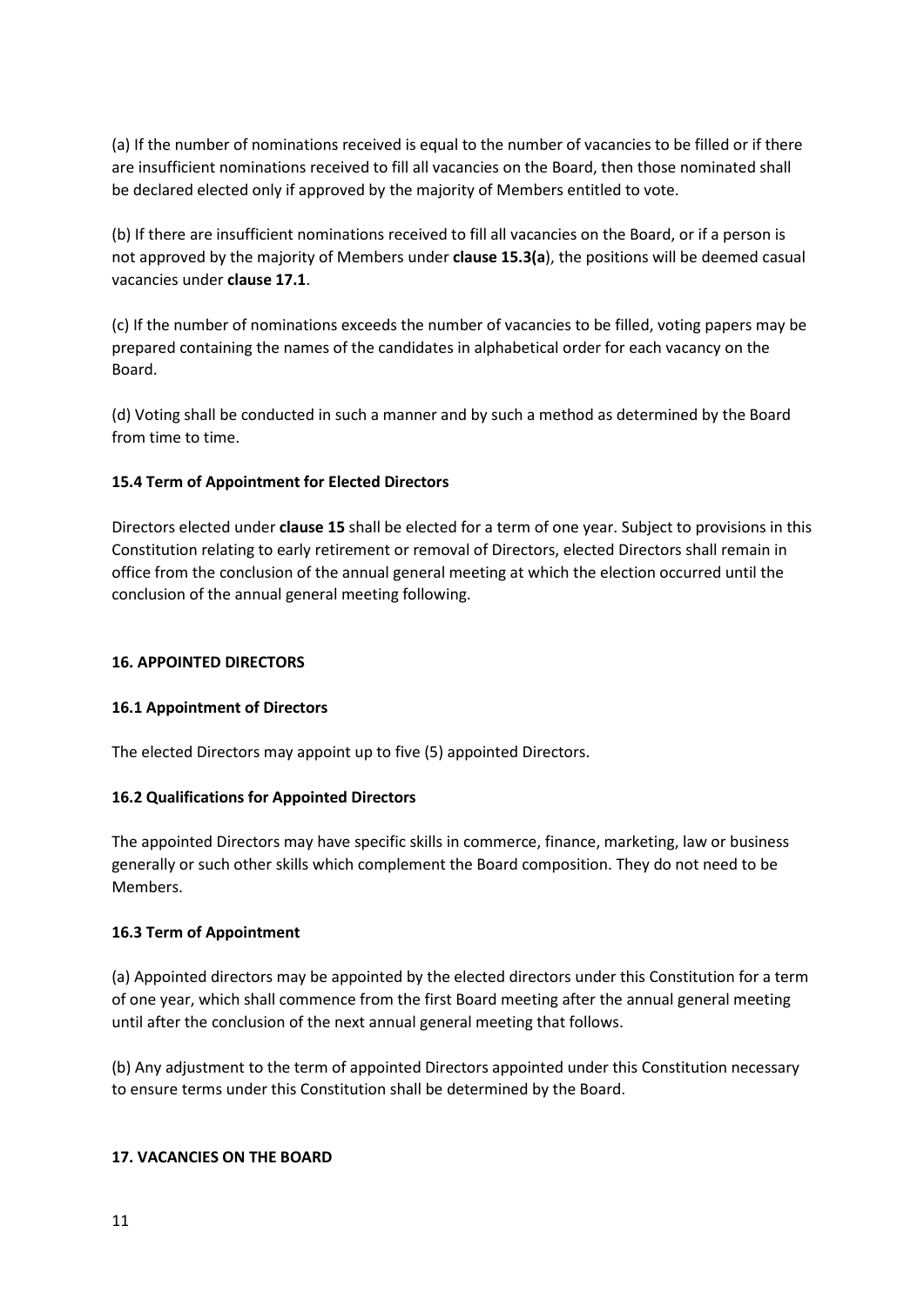# **17.1 Casual Vacancies**

Any casual vacancy occurring in the position of Director may be filled by the remaining Directors from among appropriately qualified persons. Any casual vacancy may only be filled for the remainder of the Director's term under this Constitution.

# **17.2 Grounds for Termination of Director**

In addition to the circumstances in which the office of a Director becomes vacant by virtue of the Act, the office of a Director becomes vacant if the Director:

- (a) dies
- (b) becomes bankrupt or makes any arrangement or composition with his creditors generally

(c) becomes of unsound mind or a person whose person or estate is liable to be dealt with in anyway under the law relating to mental health

(d) resigns his office in writing to the Club

(e) is absent without the consent of the Board from meetings of the Board held during a period of six months

(f) holds any office of employment with the Club without the approval of the Board

(g) is directly or indirectly interested in any contract or proposed contract with the Club and fails to declare the nature of that interest

- (h) in the opinion of the Board (but subject always to this Constitution):
- (i) has acted in a manner unbecoming or prejudicial to the Objects and interests of the Club
- (j) has brought the Club into disrepute
- (k) is removed by Special Resolution; or

(l) would otherwise be prohibited from being a director of a corporate under the Corporations Act 2001 (Cth.).

#### **17.3 Board May Act**

In the event of a casual vacancy or vacancies in the office of a Director or Directors, the remaining Directors may act. However, if the number of remaining Directors is not sufficient to constitute a quorum at a meeting of the Board, they may act only for the purpose of increasing the number of Director to a number sufficient to constitute a quorum.

#### **18. MEETINGS OF THE BOARD**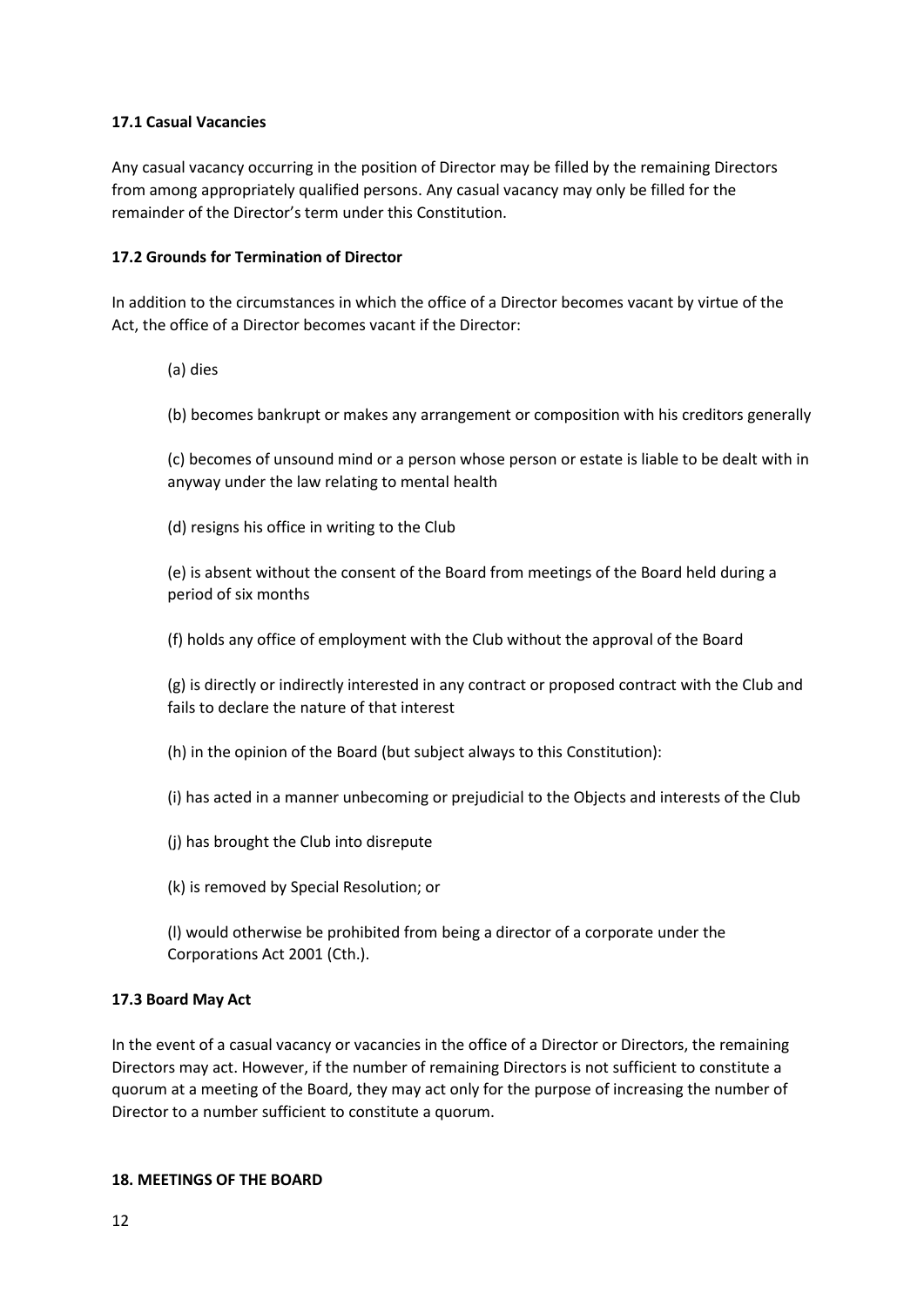#### **18.1 Board to Meet**

The Board shall meet as often as is deemed necessary in every calendar year for the dispatch of business (and shall be at least as often as is required under the Act). Subject to this Constitution, it may adjourn and otherwise regulate its meetings as it thinks fit. A director may at any time convene a meeting of the Board within reasonable time.

# **18.2 Decisions of Board**

Subject to this Constitution, questions arising at any meeting of the Board shall be decided by a majority of votes and a determination of a majority of directors shall for all purposes be deemed a determination of the Board. All directors shall have one vote on any question. Where voting is equal, the chairperson may exercise a casting vote. If the chairperson does not exercise a casting vote, the motion will be lost.

# **18.3 Resolutions Not in Meeting**

(a) A resolution in writing that has been signed or assented to by telegram, cablegram, radiogram, facsimile, telex or other form of visible or other electronic communication by all the directors for the time being present in Australia shall be as valid and effectual as if it had been passed at a meeting of directors duly convened and held. Any such resolution may consist of several documents in like form each signed by one or more of the directors.

(b) Without limiting the power of the Board to regulate its meetings as it thinks fit, a meeting of the Board may be held where one or more of the directors is not physically present at the meeting, provided that:

(i) All persons participating in the meeting are able to communicate with each other effectively, simultaneously and instantaneously whether by means of telephone or other form of communication.

(ii) Notice of the meeting is given to all the directors entitled to notice in accordance with the usual procedures agreed upon or laid down from time to time by the Board or this Constitution. The notice will specify that directors are not required to be present in person.

(iii) If a failure in communications prevents **clause 18.3(b)(i)** from being satisfied by the number of directors which constitutes a quorum, and none of such directors are present at the place where the meeting is deemed by virtue of the further provisions of this rule to be held, then the meeting shall be suspended until **clause 18.3(b)(i)** is satisfied again. If such condition is not satisfied within fifteen minutes from the interruption, the meeting shall be deemed to have been terminated or adjourned.

(iv) Any meeting held where one or more of the directors is not physically present shall be deemed to be held at the place specified in the notice of the meeting, provided a director is there present. If no director is there present, the meeting shall be deemed to be held at the place where the chairperson of the meeting is located.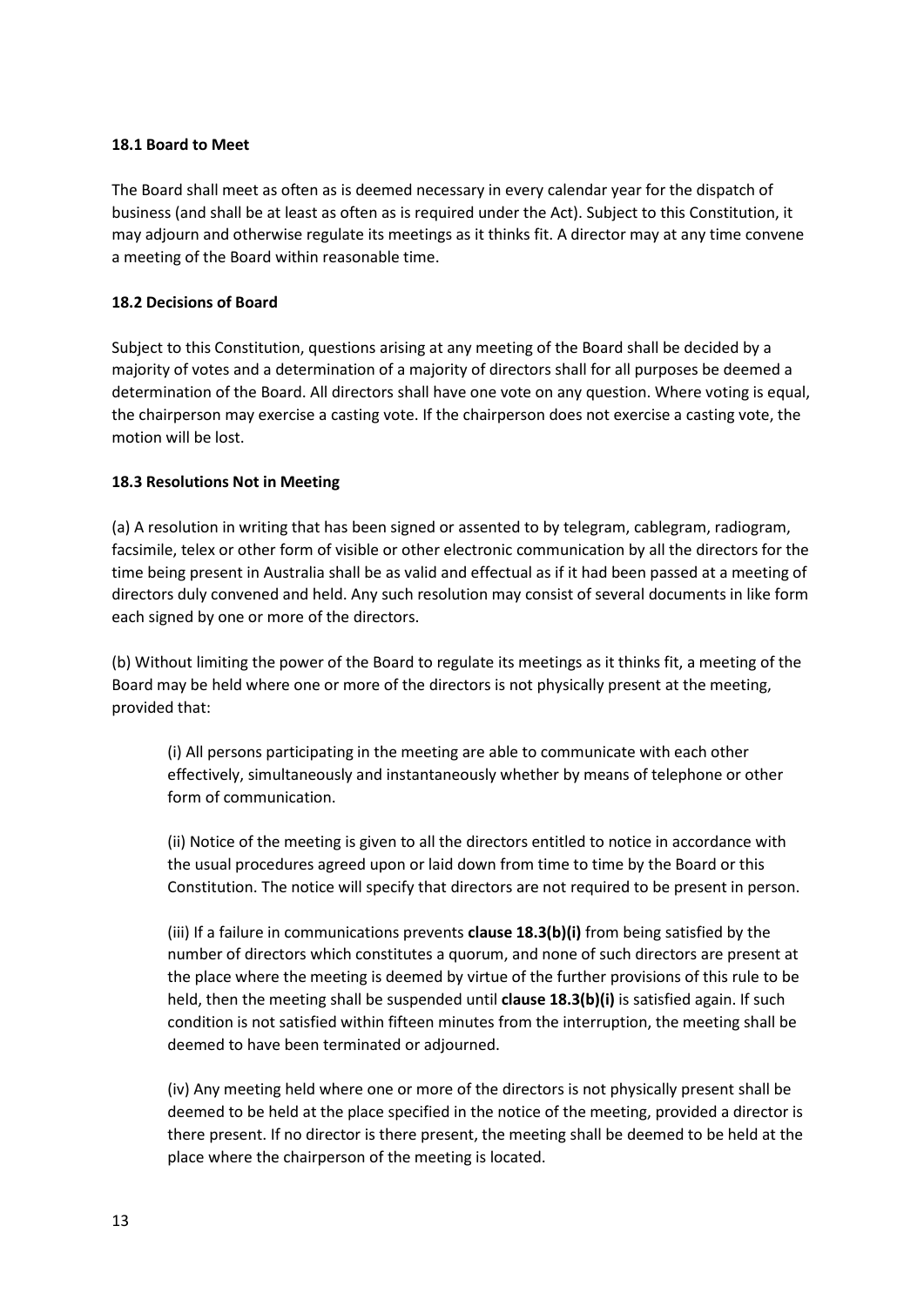# **18.4 Quorum**

At meetings of the Board the number of Directors whose presence is required to constitute a quorum is four (4).

# **18.5 Notice of Board Meetings**

Unless all Directors agree to hold a meeting at shorter notice (which agreement shall be sufficiently evidenced by their apology or presence) not less than fourteen (14) days written notice of the meeting of the Board shall be given to each Director. The agenda shall be forwarded to each Director not less than four (4) days prior to such meeting.

# **18.6 Chairperson**

The Board shall appoint a chairperson from among its number. The chairperson shall be the nominal head of the Club and will act as chair of any Board meeting or General Meeting at which he is present. If the chairperson is not present, or is unwilling or unable to preside at a Board meeting the remaining Directors shall appoint another Director to preside as chair for that meeting only.

# **18.7 Conflict of Interest**

A Director shall declare his interest in any contractual, selection, disciplinary, or financial matter in which a conflict of interest arises or may arise. He shall, unless otherwise determined by the Board, absent himself from discussions of such matters and shall not be entitled to vote in respect of such matters. If the director casts a vote, the vote shall not be counted. In the event of any uncertainty as to whether it is necessary for a Director to absent himself from discussions and refrain from voting, the issue should be immediately determined by vote of the Board. If this is not possible, the matter shall be adjourned or deferred.

#### **18.8 Disclosure of Interests**

(a) The nature of the interest of a director must be declared at the meeting of the Board at which the relevant matter is first taken into consideration, if the interest then exists. In any other case, the interest should be revealed to the Board at the next meeting of the Board. If a director becomes interested in a matter after it is made or entered into, the declaration of the interest must be made at the first meeting of the Board held after the director becomes interested.

(b) All disclosed interests must also be disclosed to each annual general meeting in accordance with the Act.

# **18.9 General Disclosure**

A general notice stating that a director is a Member of any specified firm or company and that he is 'interested' in all transactions with that firm or company is sufficient declaration under **clause 18.8**. After the distribution of the general notice, it is not necessary for the director to give a special notice regarding any particular transaction with that firm or company.

#### **18.10 Recording Disclosures**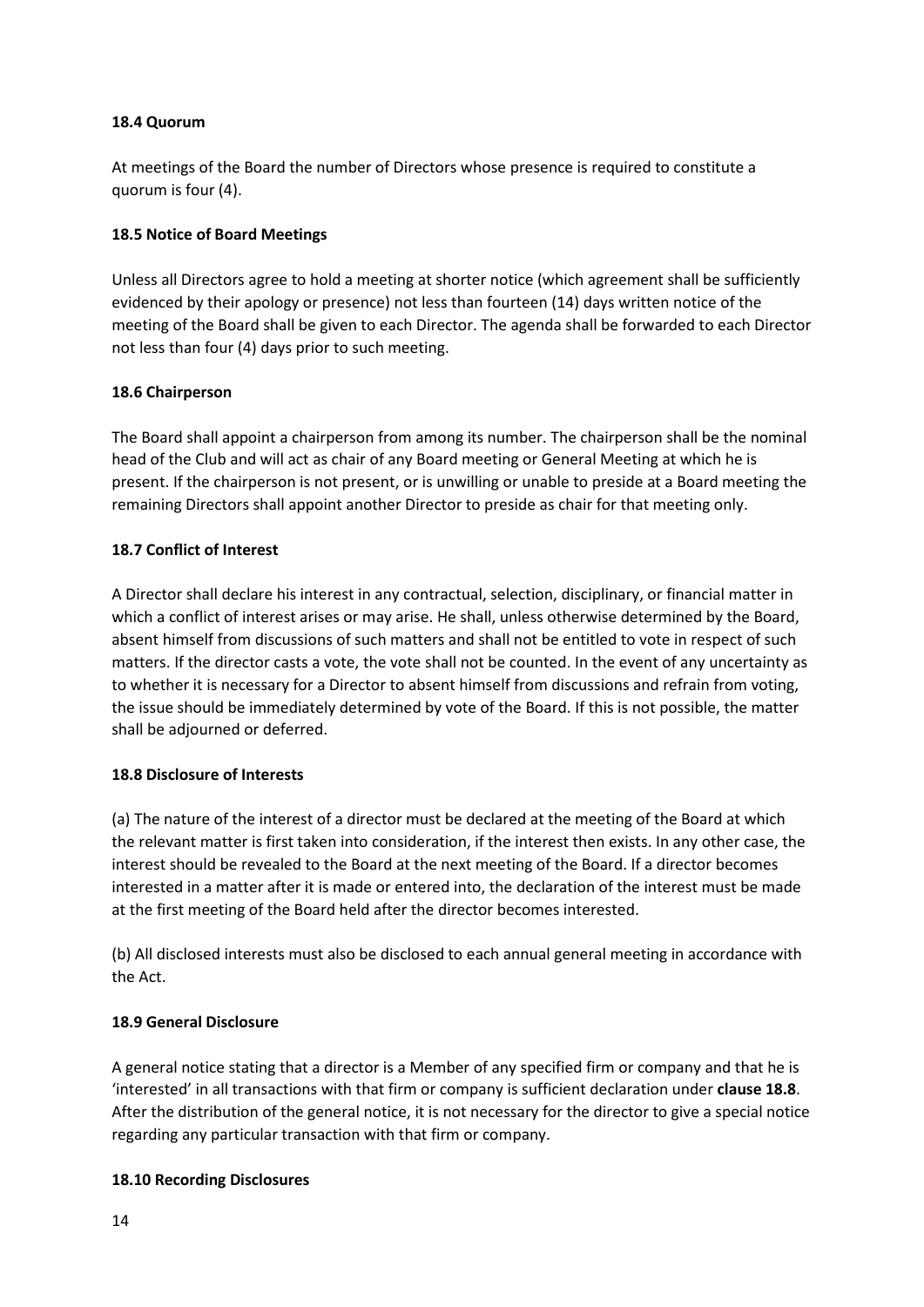Any declaration made, any disclosure or any general notice given by a director in accordance with **clauses 18.7**, **18.8** and/or **18.9** must be recorded in the minutes of the relevant meeting.

# **19. DELEGATIONS**

#### **19.1 Board May Delegate Functions**

The Board may, by instrument in writing, create, establish or appoint special committees, Individual officers and consultants to carry out specific duties and functions. It will determine what powers these committees are given. In exercising its power under this clause, the Board must take into account broad stakeholder involvement.

# **19.2 Delegation by Instrument**

In the establishing instrument, the Board may delegate such functions as are specified in the instrument, other than:

(a) this power of delegation; and

(b) a function imposed on the Board or the executive officer by the Act, any other law, this Constitution, or by resolution of the Club in a General Meeting.

#### **19.3 Delegated Function Exercised in Accordance with Terms**

A function, the exercise of which has been delegated under this clause, may, while the delegation remains unrevoked, be exercised from time to time in accordance with the terms of the delegation.

#### **19.4 Procedure of Delegated Entity**

The procedures for any entity exercising delegated power shall, subject to this Constitution and with any necessary or incidental amendment, be the same as that applicable to meetings of the Board under **clause 18**. The entity exercising delegated powers shall make decisions in accordance with the Objects, and it shall promptly provide the Board with details of all material decisions. The entity shall also provide any other reports, minutes and information required by the Board.

#### **19.5 Delegation May Be Conditional**

A delegation under this clause may be made subject to certain conditions or limitations regarding the exercise of any function. These may be specified in the delegation.

#### **19.6 Revocation of Delegation**

At any time the Board may, by instrument in writing, revoke wholly or in part any delegation made under this clause. It may amend or repeal any decision made by a body or person under this clause.

#### **20. ANNUAL GENERAL MEETING**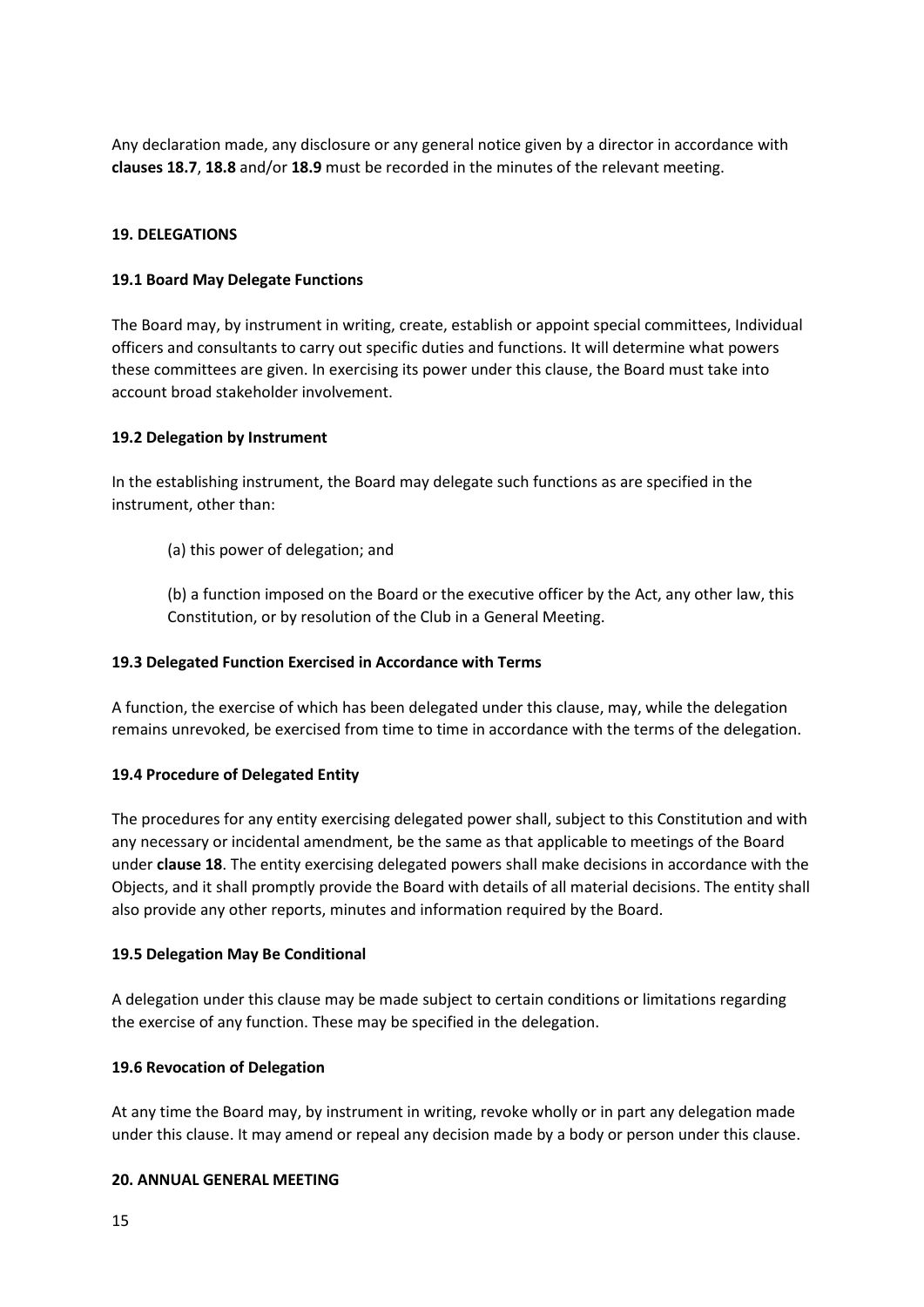(a) The Club's annual general meeting shall be held in accordance with the Act and this Constitution. It should be held on a date and at a venue determined by the Board.

(b) All General Meetings other than the annual general meeting shall be special General Meetings and shall be held in accordance with this Constitution.

# **21. SPECIAL GENERAL MEETINGS**

# **21.1 Special General Meetings May be Held**

The Board may, whenever it thinks fit, convene a special general meeting. When, but for this clause, more than fifteen months elapses between annual general meetings, the Board shall convene a special general meeting before the expiration of that period.

# **21.2 Requisition of Special General Meetings**

(a) The secretary will convene a special general meeting when five per cent of Members (no less) submit a requisition in writing.

(b) The requisition for a special general meeting shall state the object(s) of the meeting, be signed by the Members making the requisition and be sent to the Club. The requisition may consist of several documents in a like form, each signed by one or more of the Members making the requisition.

(c) If the Board does not cause a special general meeting to be held one month after the date in which the requisition is sent to the Club, the Members making the requisition, or any of them, may convene a special general meeting to be held no later than three months after that date.

(d) A special general meeting convened by Members under this Constitution shall be convened in the same manner, or as close as possible, as those convened by the Board.

# **22. NOTICE OF GENERAL MEETING**

(a) Notice of every General Meeting shall be given to every Life Member and Individual Member entitled to receive notice. Notices shall appearing on the Club's website. The auditor and Directors shall also be entitled to receive notice of every General Meeting. This will be sent to the auditor's last known address. No other person shall be entitled, as of right, to receive notices of General Meetings.

(b) A notice of a General Meeting shall specify the place, day and hour of the meeting and shall state the business to be transacted at the meeting.

(c) At least twenty-one (21) days' notice of a General Meeting shall be given to those Members entitled to receive notice, together with:

(i) the agenda for the meeting; and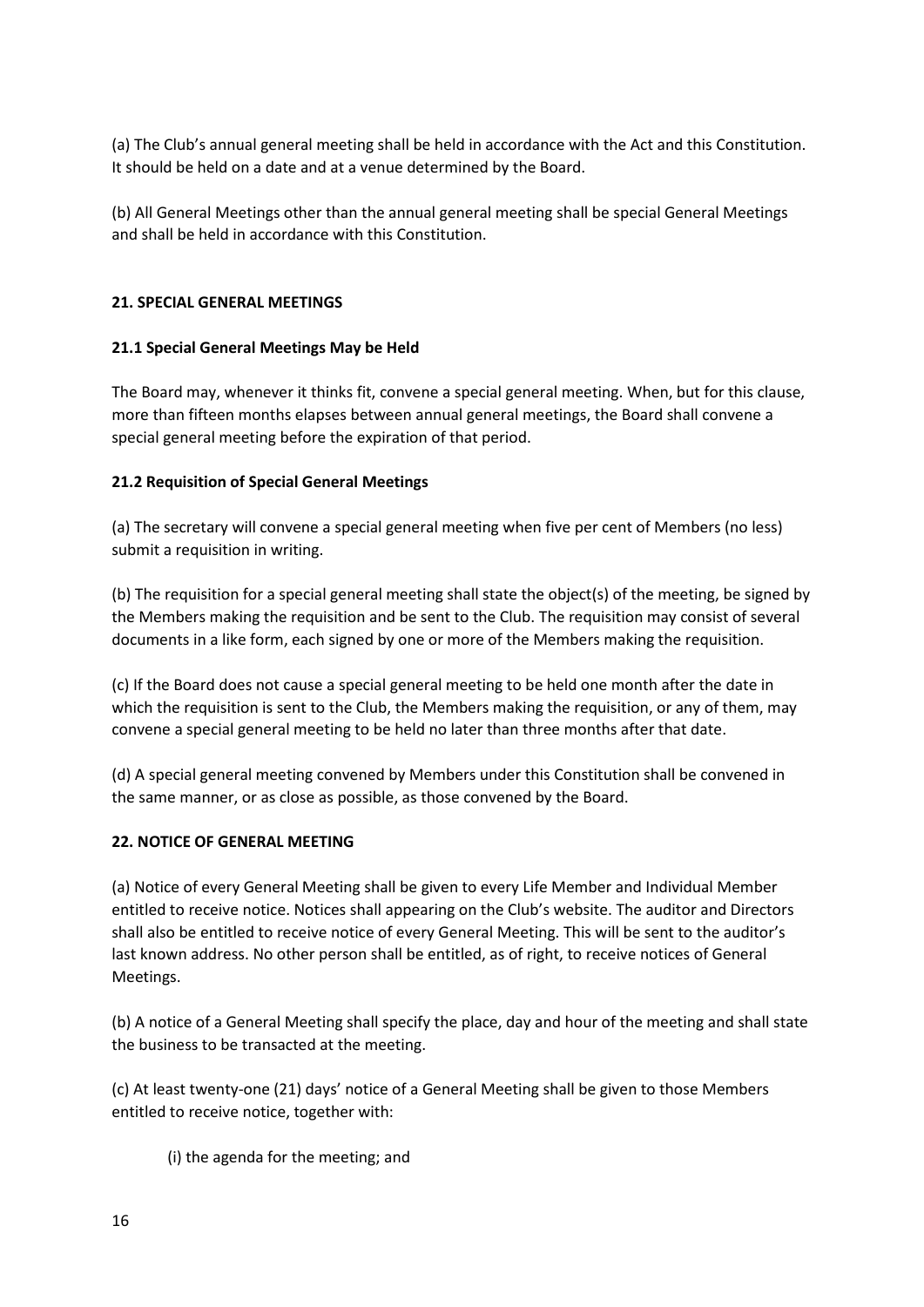(ii) any notice of motion received from Members entitled to vote.

(d) Notice of every general meeting shall be given in the manner authorised in **clause 35**.

#### **23. BUSINESS**

(a) The business to be transacted at the annual general meeting includes the consideration of accounts and the reports of the Board, the election of directors under this Constitution and the appointment of the auditors.

(b) All business that is transacted at a general meeting and at an annual general meeting, with the exception of those matters set down in **clause 24(a),** shall be special business.

(c) No business other than that stated on the notice for a general meeting shall be transacted at that meeting.

# **24. NOTICES OF MOTION**

Members entitled to vote may submit notices of motion for inclusion as special business at a general meeting. All notices of motion must be submitted in writing to the Club no less than fourteen (14) days (excluding receiving date and meeting date) prior to the general meeting.

#### **24.1 Quorum**

No business shall be transacted at any general meeting unless a quorum is present at the time when the meeting proceeds to business. A quorum for General Meetings of the Club shall be a quorum of four (4).

#### **24.2 Chairperson to Preside**

The chairperson of the Board shall, subject to this Constitution, preside as chair at every general meeting except:

- (a) in relation to any election for which the chairperson is a nominee; or
- (b) where a conflict of interest exists.

If the chairperson is not present, or is unwilling or unable to preside, the delegates present shall appoint another director to preside as chairperson for that meeting only.

# **24.3 Adjournment of Meeting**

(a) If within half an hour from the time appointed for the meeting a quorum is not present, the meeting shall be adjourned until the same day in the next week at the same time and place or to a date, time or place determined by the chairperson. If at the adjourned meeting a quorum is not present within half an hour from the time appointed for the meeting, the meeting will lapse.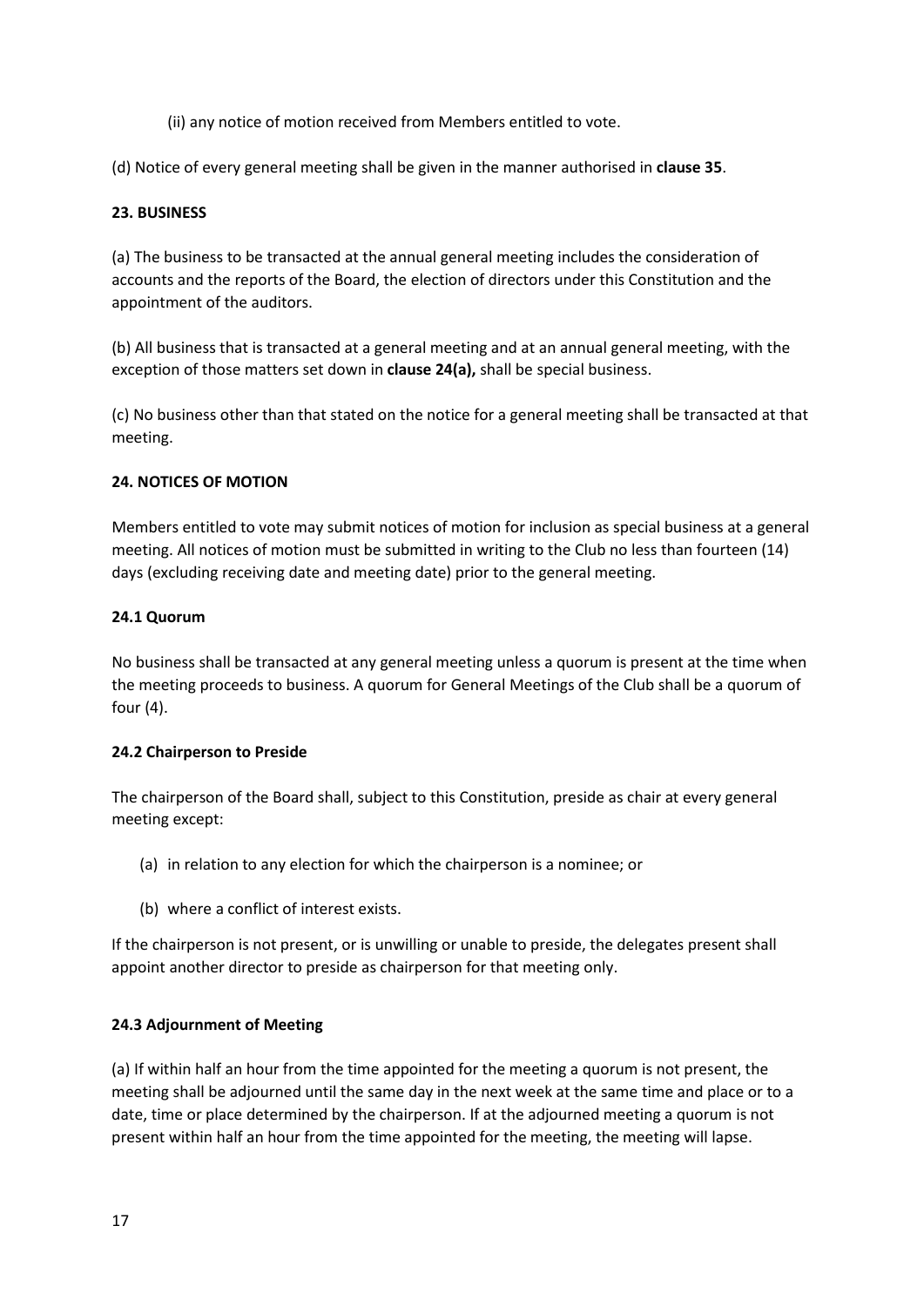(b) The chairperson may, with the consent of any meeting at which a quorum is present, and shall, if so directed by the meeting, adjourn the meeting from time to time and from place to place. No business shall be transacted at any adjourned meeting other than the business left unfinished at the meeting from which the adjournment took place.

(c) When a meeting is adjourned for thirty days or more, notice of the adjourned meeting shall be given as in the case of an original meeting.

(d) Except as provided in **clause 25.3(c)** it shall not be necessary to give any notice of an adjournment or the business to be transacted at any adjourned meeting.

# **24.4 Voting Procedure**

At any meeting a resolution put to the vote of the meeting shall be decided on a show of hands unless a poll is (before or on the declaration of the result of the show of hands) demanded by:

- (a) the chairperson; or
- (b) a simple majority of the Members.

# **24.5 Recording of Determinations**

Unless a poll is demanded under **clause 25.4**, the chairperson's declaration shall be conclusive evidence of the result of a resolution decided by a show of hands. The declaration does not need to record the number of votes in favour of or against the resolution; the result of the resolution must be recorded in the Club's book of proceedings.

#### **24.6 Where Poll Demanded**

If a poll is duly demanded under **clause 25.4** it shall be taken in such a manner and either at once or after an interval or adjournment or otherwise as the chairperson directs. The result of the poll shall be the resolution of the meeting.

#### **25. VOTING AT GENERAL MEETINGS**

#### **25.1 Members Entitled to Vote**

Each Individual Member shall be entitled to one vote at General Meetings. No other Member shall be entitled to vote but shall, subject to this Constitution, have and be entitled to exercise those rights set out in **clause 5.1**.

#### **25.2 Chairperson May Exercise Casting Vote**

Where voting at General Meetings is equal the motion will be lost.

#### **25.3 Proxy Voting**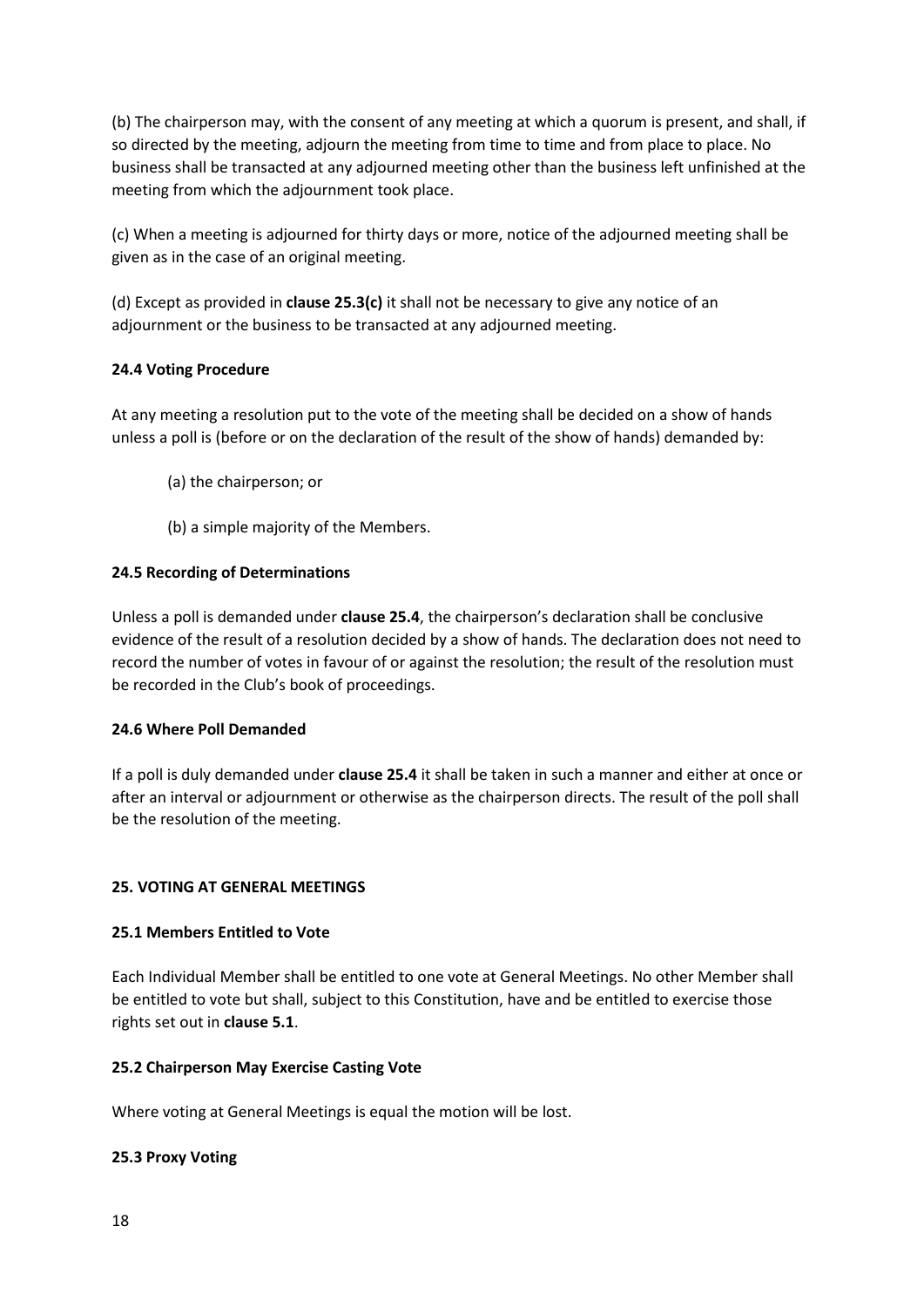Proxy voting shall not be permitted at all General Meetings.

# **25.4 Postal Voting**

No motion shall be determined by a postal ballot unless determined by the Board. If the Board so determines, the postal ballot shall be conducted under the procedures set by the Board from time to time.

#### **26. GRIEVANCE PROCEDURE**

(a) The grievance procedure set out in this rule applies to disputes under these rules between a Member and:

- (i) another Member; or
- (ii) the Club.

(b) The parties to the dispute must meet and discuss the matter in dispute, and, if possible, resolve the dispute within fourteen days after the dispute comes to the attention of all parties.

(c) If the parties are unable to resolve the dispute at the meeting or if a party fails to attend that meeting, then the parties must, within ten (10) days, refer the dispute for resolution to an independent tribunal established by the SSO in accordance with the procedures determined by the SSO from time to time.

(d) The Board may prescribe additional grievance procedures in the Regulations consistent with this **clause 26.4**.

# **27. RECORDS AND ACCOUNTS**

# **27.1 Records**

The Club shall establish and maintain proper records and minutes concerning all of its transactions, business, meetings and dealings (including those of the Club and the Board). It shall produce these as appropriate at each Board or general meeting.

#### **27.2 Records Kept in Accordance with the Act**

Proper accounting and other records shall be kept in accordance with the Act. The books of account shall be kept in the care and control of the Secretary.

# **27.3 Board to Submit Accounts**

The Board shall submit the Club's audited statements of account to the Members at the annual general meeting in accordance with this Constitution and the Act.

#### **27.4 Accounts Conclusive**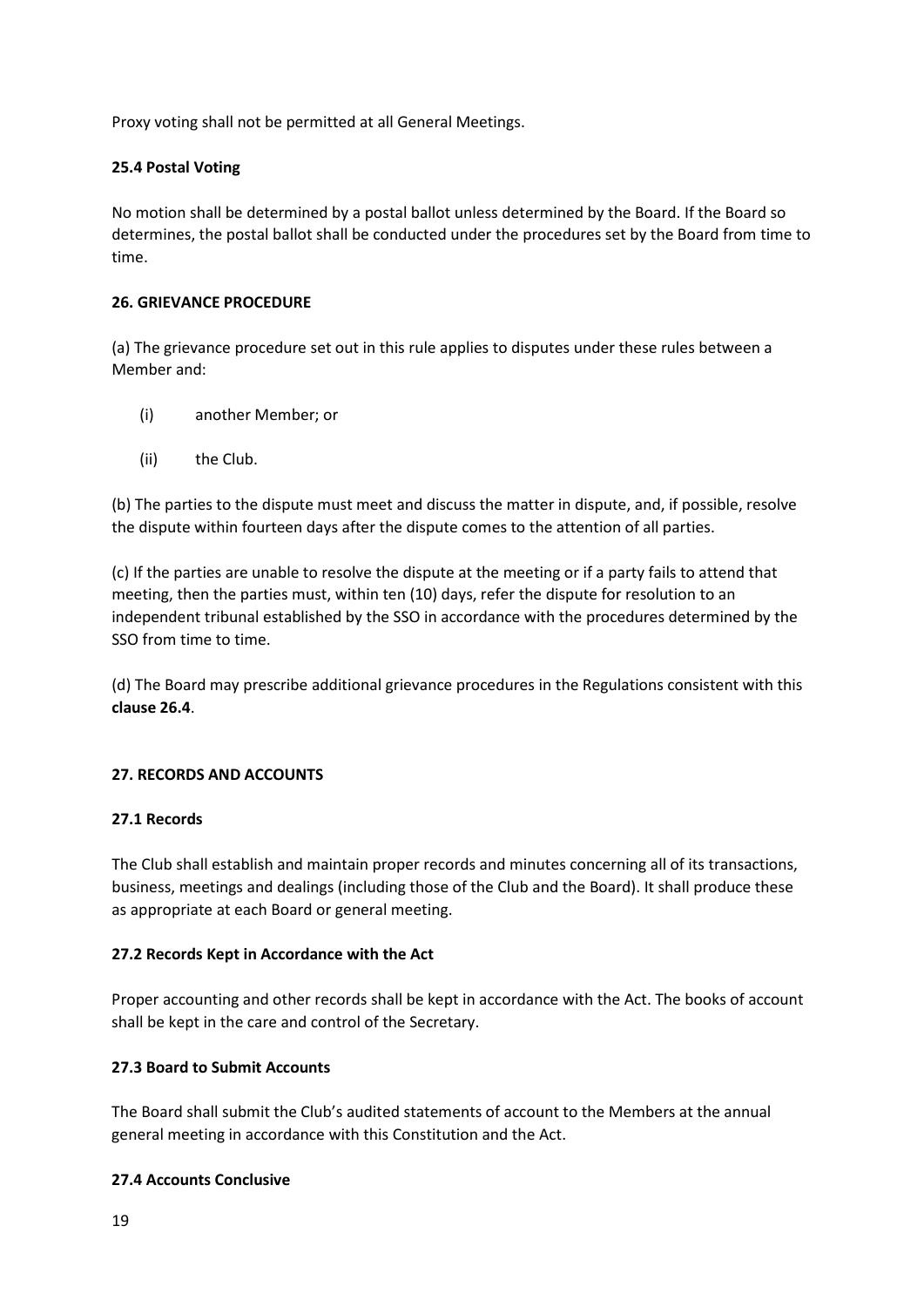The statements of account, when approved or adopted by an annual general meeting, shall be conclusive except when errors have been discovered within three months after such approval or adoption.

# **27.5 Accounts to be Made Available to Members**

The Secretary shall cause to be make available upon request, or make available at time of the Annual General Meeting, to all persons entitled to receive notice of annual general meetings in accordance with this Constitution, a copy of the statements of account, the Board's report, the auditor's report and every other document required under the Act (if any).

# **27.6 Negotiable Instruments**

All cheques, promissory notes, bankers, drafts, bills of exchange and other negotiable instruments, and all receipts for money paid to the Club, shall be signed, drawn, accepted, endorsed or otherwise executed, as the case may be, by any two duly authorised directors or in such other manner as the Board determines.

#### **28. AUDITOR**

**28.1** Under the act, an audit is not required. However, if required, the members may by resolution require the books of the club to be audited.

**28.2** If an audit is required by the members, the following shall apply:

(a) A properly qualified auditor or auditors shall be appointed by the Club in a general meeting. The auditor's duties shall be regulated in accordance with the Act. If no relevant provisions exist under the Act the duties shall be regulated in accordance with the Corporations Act 2001 (Cth.) and generally accepted principles and/or any applicable code of conduct. The auditor may be removed by the Club in a general meeting.

(b) The accounts of the Club shall be examined and the correctness of the profit and loss accounts and balance sheets ascertained by an auditor or auditors at the conclusion of each financial year.

#### **29. INCOME**

**29.1** Income and property of the Association shall be derived from such sources as the Board determines from time to time.

**29.2** The income and property of the Club shall be applied solely towards the promotion of the Objects.

**29.3** Except as prescribed in this Constitution or the Act: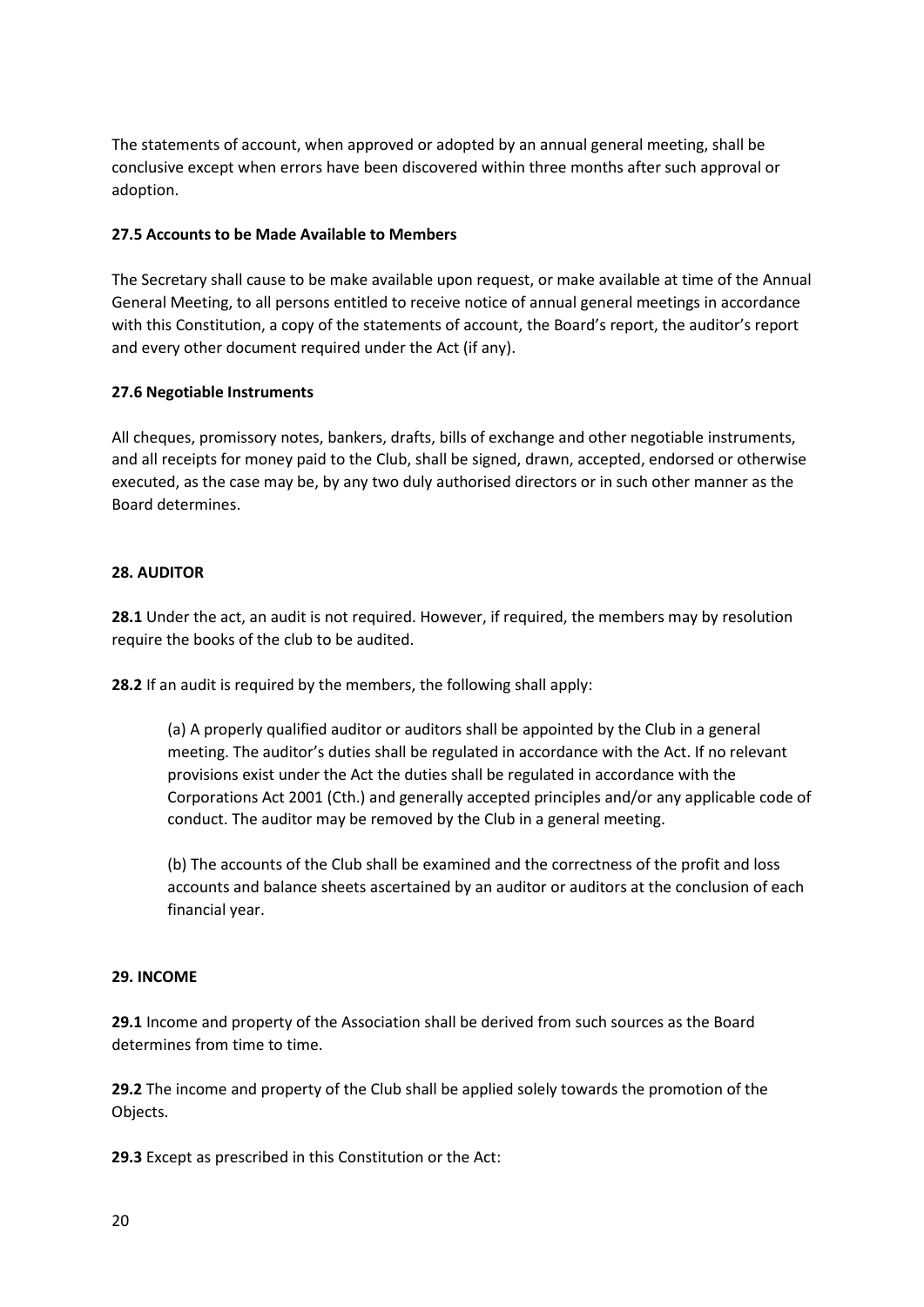(a) no portion of the income or property of the Club shall be paid or transferred, directly or indirectly, by way of dividend, bonus or otherwise to any Member

(b) no remuneration or other benefit in money or money's worth shall be paid or given by the Club to any Member who holds any office of the Club.

**29.4** Payment in good faith of or to any Member can be made for:

- (a) any services actually rendered to the Club whether as an employee, director or otherwise
- (b) goods supplied to the Club in the ordinary and usual course of operation
- (c) interest on money borrowed from any Member
- (d) rent for premises demised or let by any Member to the Club; or
- (e) any out-of-pocket expenses incurred by a Member on behalf of the Club.

Nothing in **clauses 30.2** or **30.3** preclude such payments provided they do not exceed the amount ordinarily payable between ordinary commercial parties dealing at arm's length in a similar transaction.

#### **30. WINDING UP**

(a) Subject to this Constitution the Club may be wound up in accordance with the Act.

(b) The liability of the Members of the Club is limited.

(c) Every Member undertakes to contribute to the assets of the Club in the event of it being wound up while a Member, or within one year after ceasing to be a Member, for payment of the debts and liabilities of the Club contracted before the time at which they ceased to be a Member and towards the costs, charges and expenses of winding up the Club, such an amount not exceeding one dollar (\$1.00).

#### **31. DISTRIBUTION OF PROPERTY ON WINDING UP**

If upon winding up or dissolution of the Club there remains, after satisfaction of all its debts and liabilities, any assets or property, they shall not be paid to or distributed among the Members. Instead, the assets or property shall be given or transferred to another organisation(s) that has Objects similar to those of the Club. The organisation(s) must prohibit the distribution of its income and property among its Members to an extent at least as great as that imposed on the Club by this Constitution. The organisation(s) is to be determined by the Members in a general meeting at or before the time of dissolution. If this does not occur, the decision is to be made by a judge of the Supreme Court of New South Wales or other court as may have or acquire jurisdiction in the matter.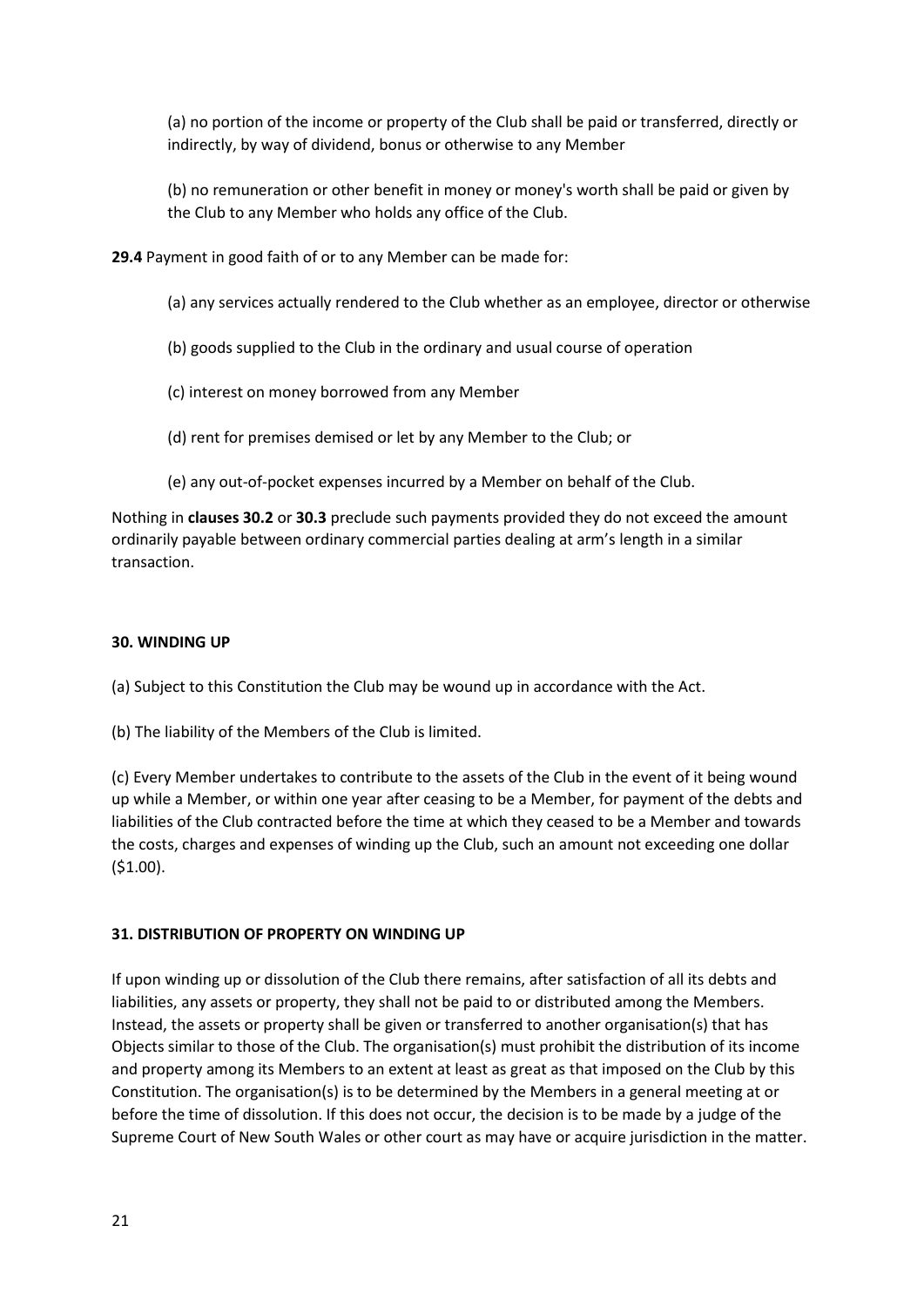# **32. ALTERATION OF CONSTITUTION**

This Constitution shall not be altered except by Special Resolution.

# **33. REGULATIONS**

#### **33.1 Board to Formulate Regulations**

The Board may formulate, issue, adopt, interpret and amend Regulations for the proper advancement, management and administration of the Club, the advancement of the purposes of the Club and Touch Football in the local area. Such Regulations must be consistent with the Constitution and any policy directives of the Board.

# **33.2 Regulations Binding**

All Regulations are binding on the Club and all Members.

# **33.3 Regulations Deemed Applicable**

All clauses, rules, by-laws and regulations of the Club in force at the date of the approval of this Constitution (as long as such clauses, rules, by-laws and regulations are not inconsistent with or have been replaced by, this Constitution) shall be deemed to be Regulations and shall continue to apply.

#### **33.4 Bulletins Binding on Members**

Amendments, alterations, interpretations or other changes to Regulations shall be advised to Members by means of bulletins approved by the Board and prepared and issued by the Club. The Club shall take reasonable steps to distribute information in the bulletins to Members. The matters in the bulletins are binding on all Members.

#### **34. STATUS AND COMPLIANCE OF CLUB**

#### **34.1 Recognition of Club**

The Club is a Member of the regional and/or state bodies for Touch Football and is recognised by those bodies as the entity responsible for the delivery of Touch Football in the local area and is subject to compliance with this Constitution. The regional and/or state bodies' Constitutions shall continue to be so recognised and shall administer Touch Football in the local area in accordance with the Objects.

# **34.2 Constitution of the Club**

This Constitution will clearly reflect the Objects of the region and state bodies for Touch Football and will conform to the Constitutions of those bodies, subject always to the Act.

#### **34.3 Region and SSO**